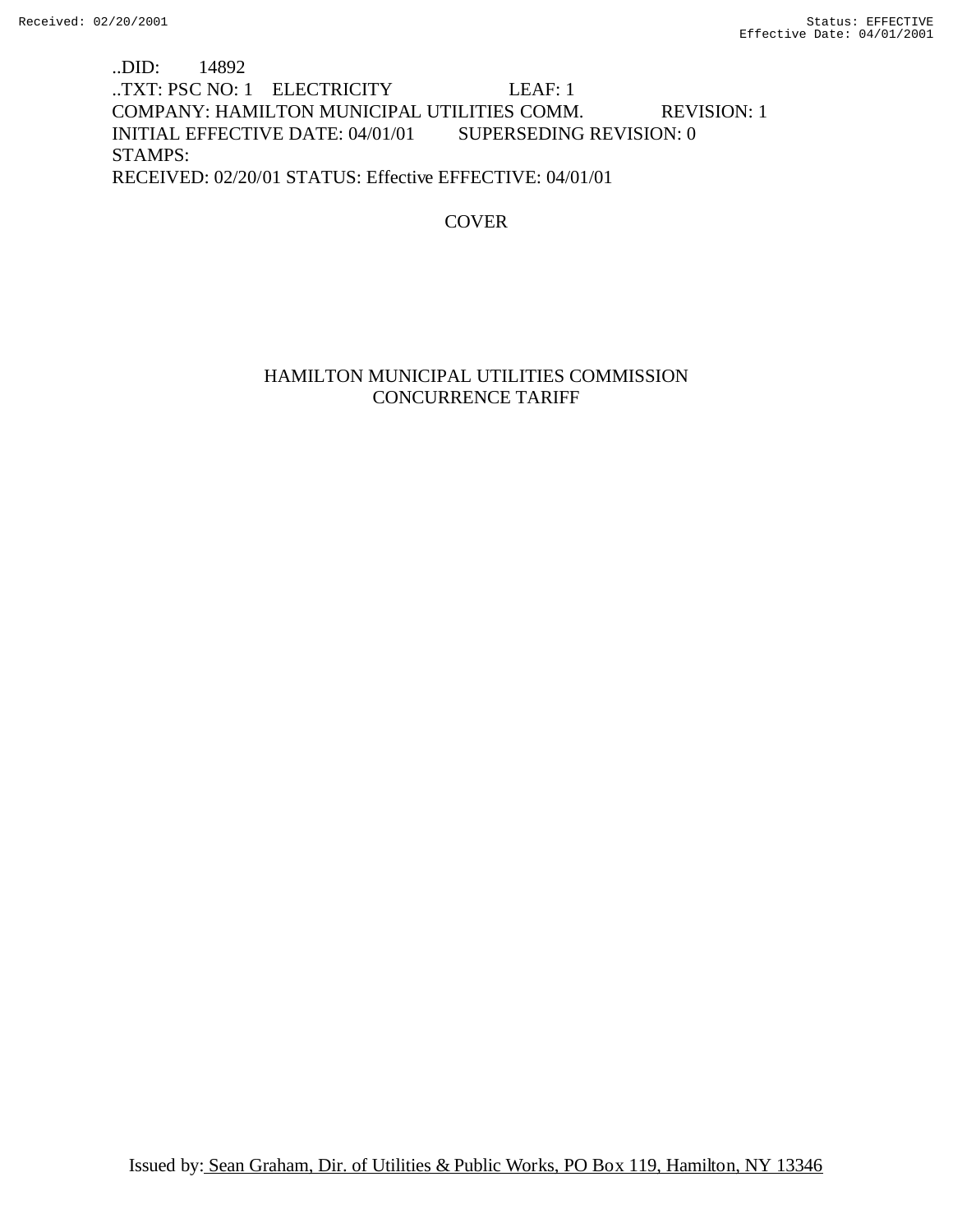PSC NO: 1 ELECTRICITY LEAF: 2 COMPANY: HAMILTON MUNICIPAL UTILITIES COMMISSION REVISION: 3 INITIAL EFFECTIVE DATE: 2/01/13 SUPERSEDING REVISION: 2

## TABLE OF CONTENTS

|       |                                                          | LEAF#          |
|-------|----------------------------------------------------------|----------------|
| I     | <b>GENERAL INFORMATION</b>                               |                |
|       | CONCURRENCE<br>A <sub>1</sub>                            | 3              |
|       | <b>TERRITORY TO WHICH SCHEDULE APPLIES</b><br><b>B</b> . | 3              |
| $\Pi$ | <b>SERVICE CLASSIFICATION NO. 1</b>                      | $\overline{4}$ |
|       | Residential                                              |                |
| III.  | <b>SERVICE CLASSIFICATION NO. 2</b>                      | 7              |
|       | General Service - Non-Demand Metered                     |                |
| IV.   | <b>SERVICE CLASSIFICATION NO. 3</b>                      | 10             |
|       | <b>General Service - Demand Metered</b>                  |                |
| V.    | <b>SERVICE CLASSIFICATION NO. 4</b>                      | 13             |
|       | <b>Private Outdoor Lighting</b>                          |                |
| VI.   | <b>SERVICE CLASSIFICATION NO. 5</b>                      | 17             |
|       | <b>Street Lighting</b>                                   |                |
| VII.  | <b>CHARGES</b>                                           |                |
|       | <b>RECONNECTION CHARGE</b><br>$\mathbf{A}$               | 20             |
|       | <b>INSUFFICIENT FUNDS CHECK CHARGE</b><br><b>B.</b>      | 20             |
|       |                                                          |                |
| VIII. | PURCHASED POWER ADJUSTMENT CHARGE                        | 21             |

Issued by: Sean Graham, Village Administrator, PO Box 119, Hamilton, NY 13346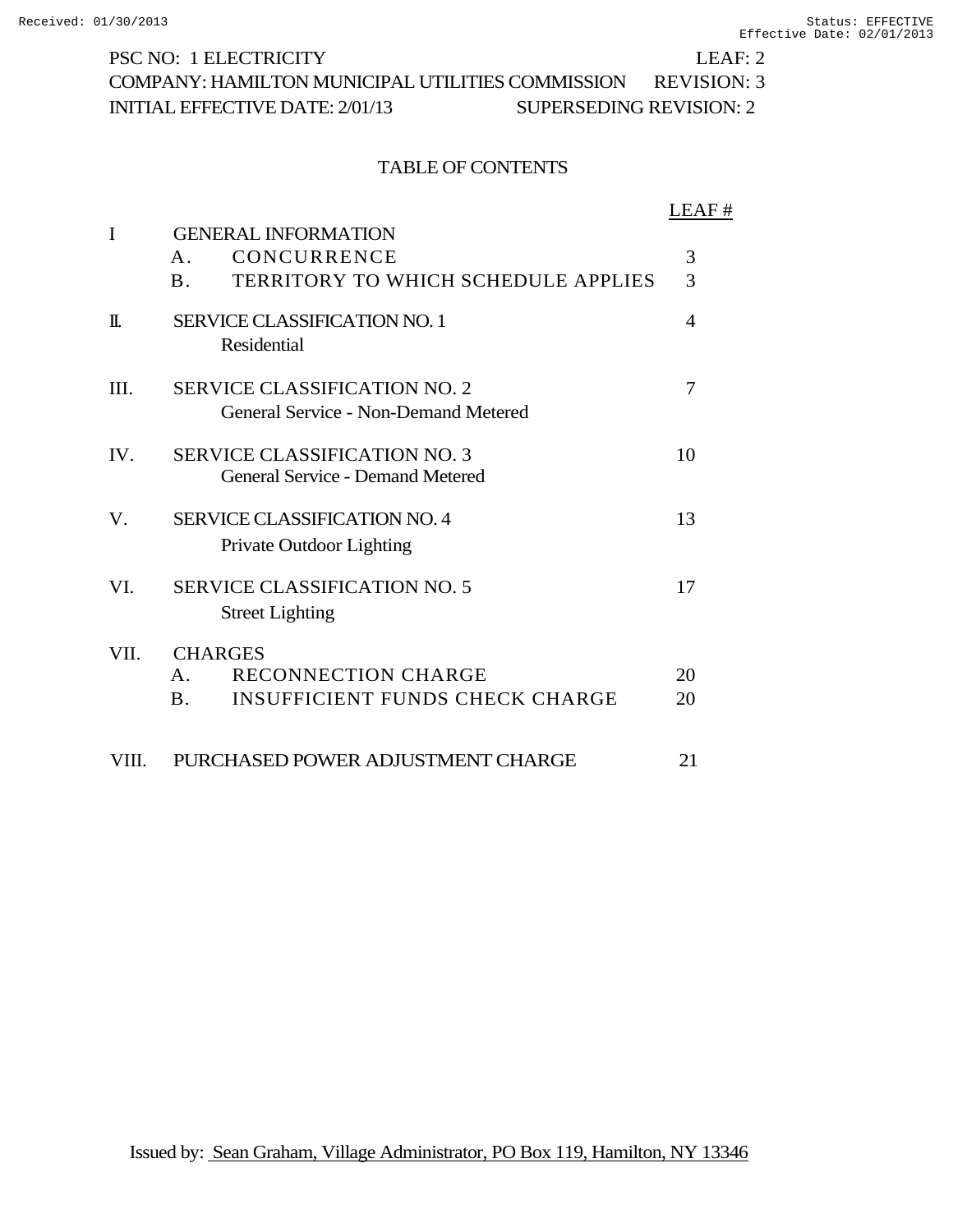# PSC NO: 1 ELECTRICITY LEAF: 3 COMPANY: HAMILTON MUNICIPAL UTILITIES COMM. REVISION: 3 INITIAL EFFECTIVE DATE: 2/01/2013 SUPERSEDING REVISION: 2

## GENERAL INFORMATION

## A. CONCURRENCE:

The Municipal Utilities Commission of the Village of Hamilton (Village of Hamilton or the Commission) concurs in and agrees to abide by the rules and regulations as set forth in the generic tariff filed by the New York Municipal Power Agency (NYMPA) in Case No. 97-E-1575.

## B. TERRITORY TO WHICH SCHEDULE APPLIES:

These rates, rules and regulations are applicable to the Municipal Utilities Commission of the Village of Hamilton and that portion of the Towns of Hamilton, Madison, Eaton, and Lebanon served under franchises granted to the Municipal Utilities Commission of the Village of Hamilton.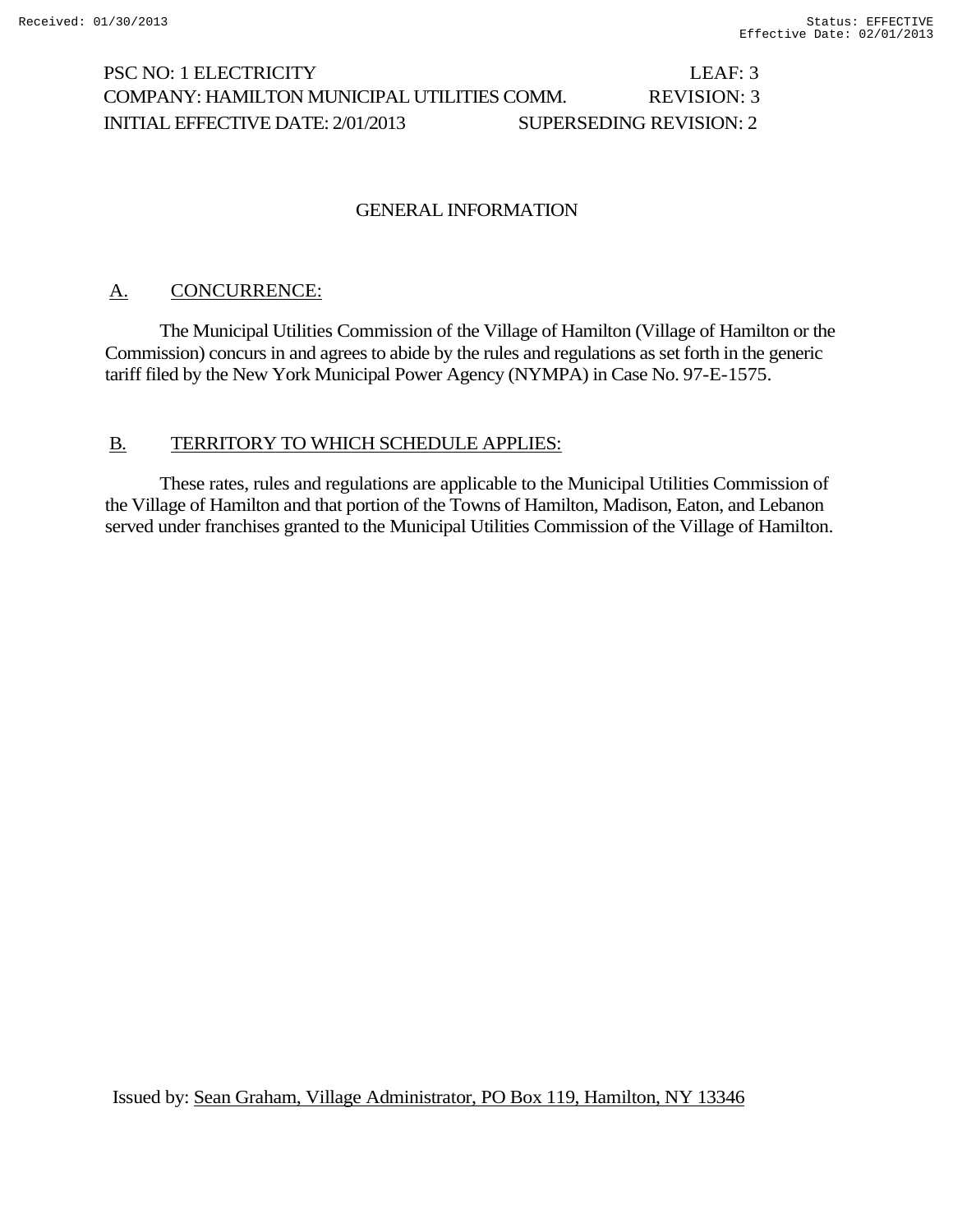# COMPANY: HAMILTON MUNICIPAL UTILITIES COMMISSION REVISION: 7 INITIAL EFFECTIVE DATE: 10/1/2019 SUPERSEDING REVISION: 5

Issued in compliance with Commission Order issued September 20, 2019 in Case 18-E-0722

## SERVICE CLASSIFICATION NO. 1 Residential

#### APPLICABLE TO USE OF SERVICE FOR:

PSC NO: 1 ELECTRICITY

Single-phase residential purpose usage in an individual residence; in an individual flat or individual apartment in a multiple-family dwelling; for residential purposes in a rooming house where not more than four (4) rooms are available for rent; and for single-phase farm service when supplied through the farm residence meter; use exclusively in connection with religious purposes by corporations or associations organized and conducted in good faith for religious purposes, and including the operation by such corporation or association of a school, not withstanding that secular subjects are taught at such school; for single-phase service exclusively in connection with a community residence as defined in subdivision 28, 28A, or 28B of Section 1.03 of the Mental Hygiene Law, provided that such residence is operated by a not-for-profit corporation and if supervisory staff is on site on a twenty-four hour per day basis that the residence provides living accommodations for fourteen or fewer residents; and use for any post or hall owned or leased by a not-for-profit organization that is a veterans organization.

#### CHARACTER OF SERVICE:

Continuous, single-phase alternating current at approximately sixty hertz; 120/240 volts or 120/208 volts, as available (nominal), depending upon the characteristics of the load and the circuit from which service is supplied.

#### MONTHLY RATE:

|                                       | Rate     |
|---------------------------------------|----------|
| Customer charge                       | \$3.64   |
| Non-Winter Rate (May through October) |          |
| Energy charge, per kWh                | \$0.0364 |
| Winter Rate (November through April)  |          |
| Energy charge, per kWh                |          |
| First 1,500 kWh                       | \$0.0364 |
| Over 1,500 kWh                        | \$0.0458 |
|                                       |          |

Issued by: James Stokes, Village Administrator, PO Box 119, Hamilton, NY 13346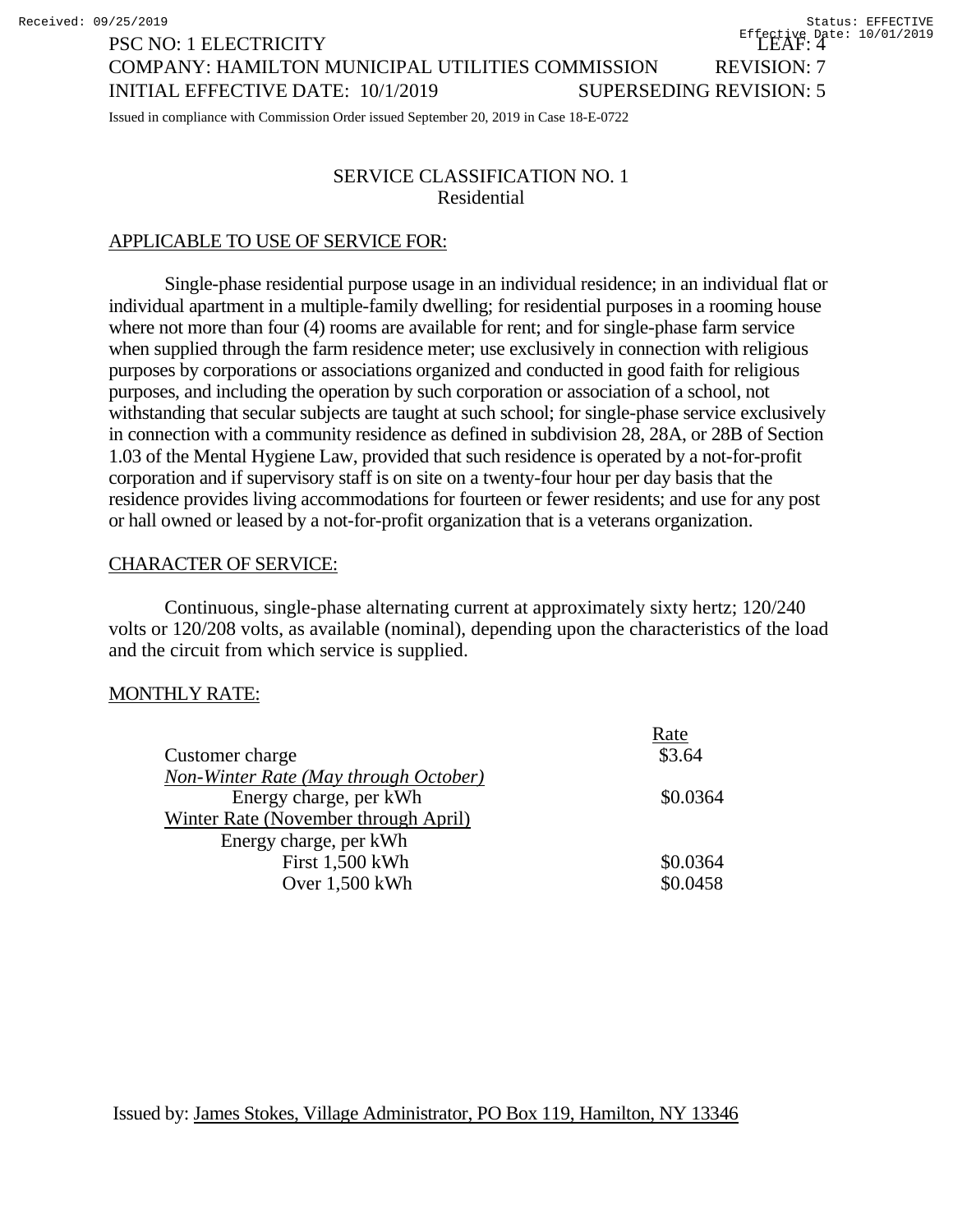# PSC NO: 1 ELECTRICITY LEAF: 4.1 COMPANY: HAMILTON MUNICIPAL UTILITIES COMMISSION REVISION: 4 INITIAL EFFECTIVE DATE: 10/1/2019 SUPERSEDING REVISION: 2

Issued in compliance with Commission Order issued September 20, 2019 in Case 18-E-0722

## SERVICE CLASSIFICATION NO. 1 (CONT'D) Residential

### FACTOR OF ADJUSTMENT:

The factor of adjustment pursuant to Rule IX.D of the NYMPA generic tariff is 1.062106.

#### PURCHASED POWER ADJUSTMENT:

All kilowatt-hours sold under this service classification shall be subject to Purchased Power Adjustment Charge in accordance with Section VIII of the Village of Hamilton Tariff and consistent with Rule IX of the NYMPA generic tariff.

#### MINIMUM CHARGE:

The minimum charge is the customer charge.

#### TERMS OF PAYMENT:

All bills are due when rendered. Full payment must be received on or before the date shown on the bill to avoid a late payment charge of 1.5% as provided in Rule VIII of the NYMPA generic tariff.

#### TERM:

Open order. Service may be disconnected at the request of the customer by presentation of seventy-two (72) hours notice and payment of the minimum charge for the remainder of the billing period.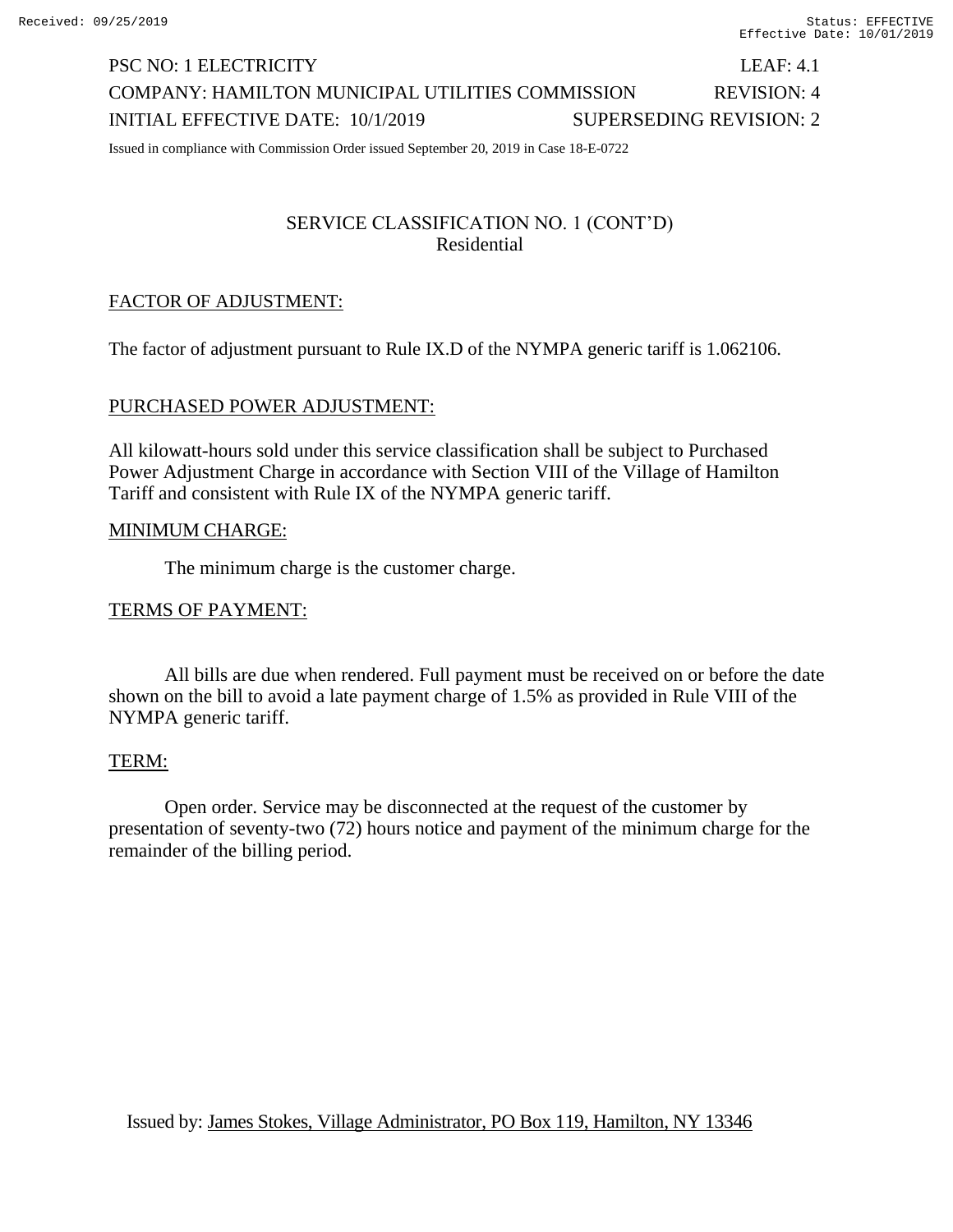# PSC NO: 1 ELECTRICITY LEAF: 5 COMPANY: HAMILTON MUNICIPAL UTILITIES COMMISSION REVISION: 3 INITIAL EFFECTIVE DATE: 2/01/2013 SUPERSEDING REVISION: 2

#### SERVICE CLASSIFICATION NO.1 (CONT'D) Residential

#### MULTI-FAMILY DWELLINGS:

Where two or more families with separate cooking facilities occupy a residential dwelling, the wiring shall be so arranged that the service to each dwelling unit is metered and billed separately. All common service facilities (i.e. passageways, stairs, heating, air conditioning, general area lighting, etc.) serving occupants of a multi-family dwelling shall be separately metered and shall be classified as a commercial service and billed under that rate schedule. Any private dwelling, individual flat, or apartment in which there resides more than five unrelated persons, exclusive of servants or temporary gratuitous guests, shall be classified as a commercial establishment and billed accordingly.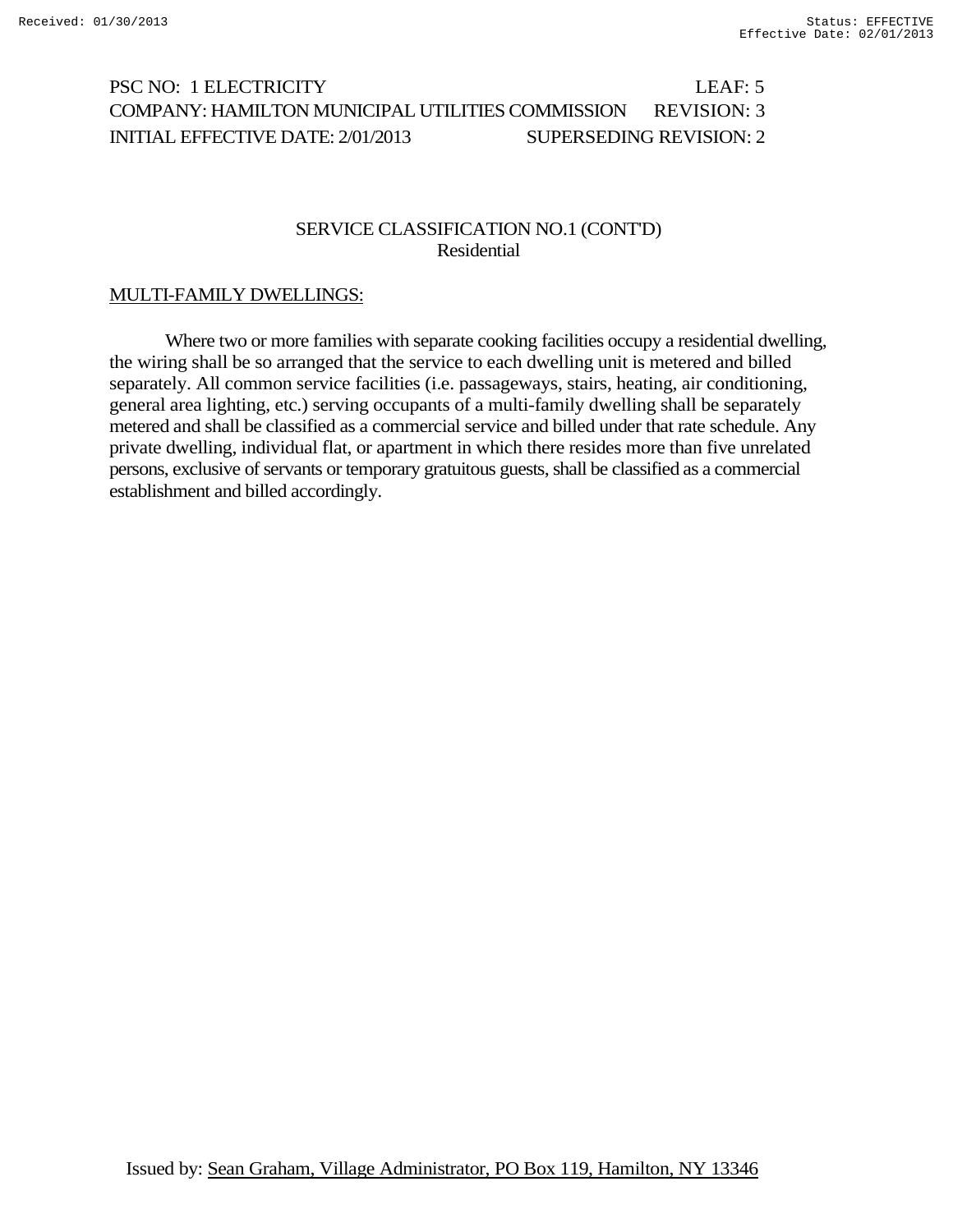## ..DID: 14901 ..TXT: PSC NO: 1 ELECTRICITY LEAF: 6 COMPANY: HAMILTON MUNICIPAL UTILITIES COMM. REVISION: 1 INITIAL EFFECTIVE DATE: 04/01/01 SUPERSEDING REVISION: 0 STAMPS: RECEIVED: 02/20/01 STATUS: Effective EFFECTIVE: 04/01/01

This page intentionally left blank.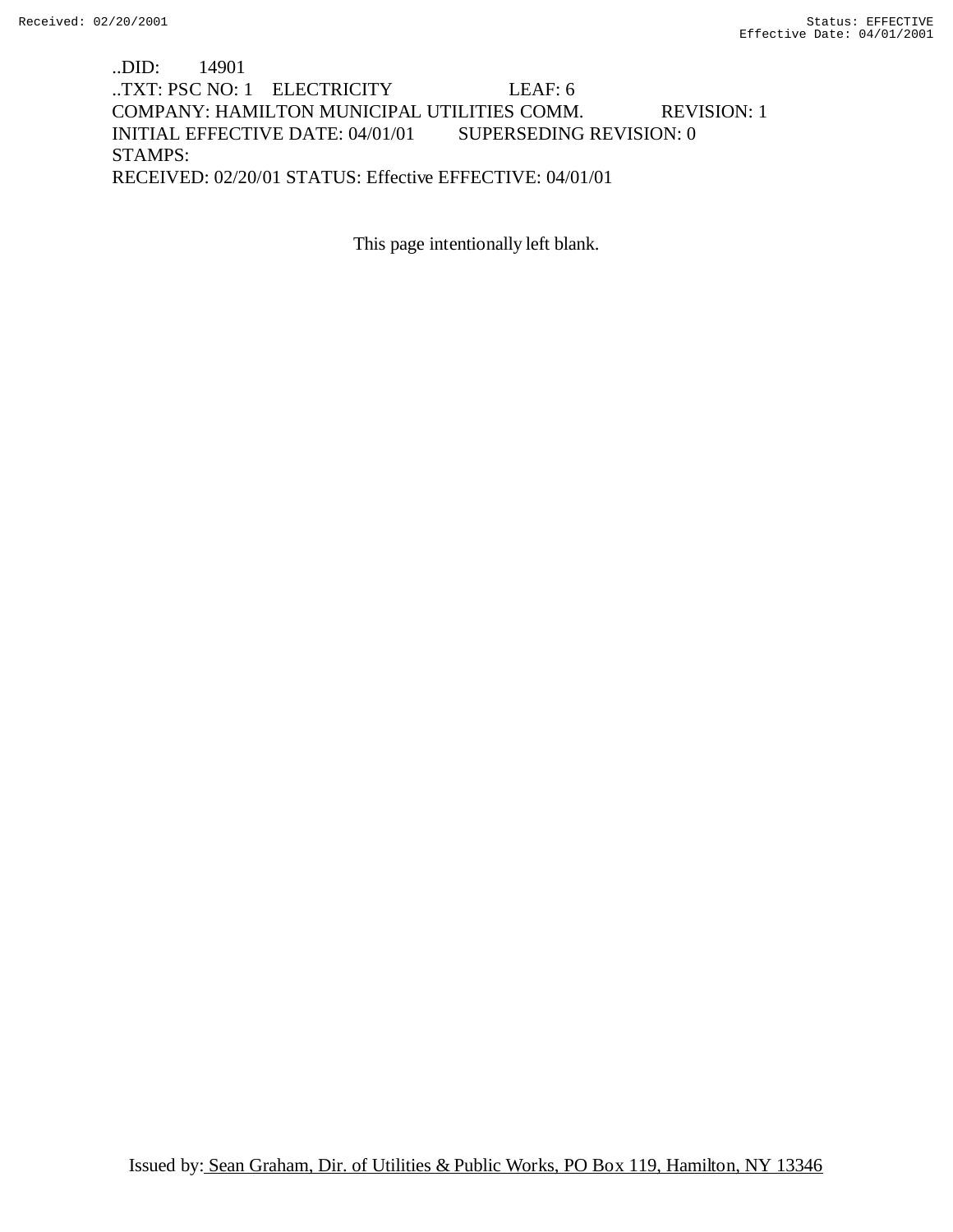## ..DID: 14902 ..TXT: PSC NO: 1 ELECTRICITY LEAF: 7 COMPANY: HAMILTON MUNICIPAL UTILITIES COMM. REVISION: 1 INITIAL EFFECTIVE DATE: 04/01/01 SUPERSEDING REVISION: 0 STAMPS: RECEIVED: 02/20/01 STATUS: Effective EFFECTIVE: 04/01/01

SERVICE CLASSIFICATION NO. 2 General Service - Non-demand Metered

#### APPLICABLE TO USE OF SERVICE FOR:

Applicable to the use of service for commercial, business, educational facilities and institutions, small industrial power and energy installations, multi-family or multiple dwellings not covered in Service Classification No. 1.

All energy shall be taken at one point of service and through a single meter for an individual customer or, if there is more than one individual customer in a single structure, the energy shall be taken at one (1) point of service and through a single meter for each individual customer. Each individual meter shall be billed separately, in accordance with the rate schedule.

Service under this classification is not available for resale, auxiliary, or standby service of any type.

This rate is available for total requirements customers with monthly consumption of 6,000 kilowatt-hours (kWh) or less. Customers who consume in excess of 6,000 kWh per month over three consecutive months shall be transferred to service classification 3 and shall remain in service classification 3 for a period of no less than twelve (12) months.

This rate is applicable for all commercial service meeting the above definition and located within the area served by the Commission.

#### CHARACTER OF SERVICE:

Continuous alternating current at approximately sixty hertz; at the nominal voltages. of 120/240 or 120/208 single phase or 120/208 or 277/480 volts three phase, depending upon the characteristics of the load, the supply circuit, and as available from suitable facilities of adequate capacity adjacent to the premises to be served. 120/240 volts, three phase "delta" service will only be made available from presently existing transformer locations and will not be available if an increase in transformer capacity or a new transformer location is required.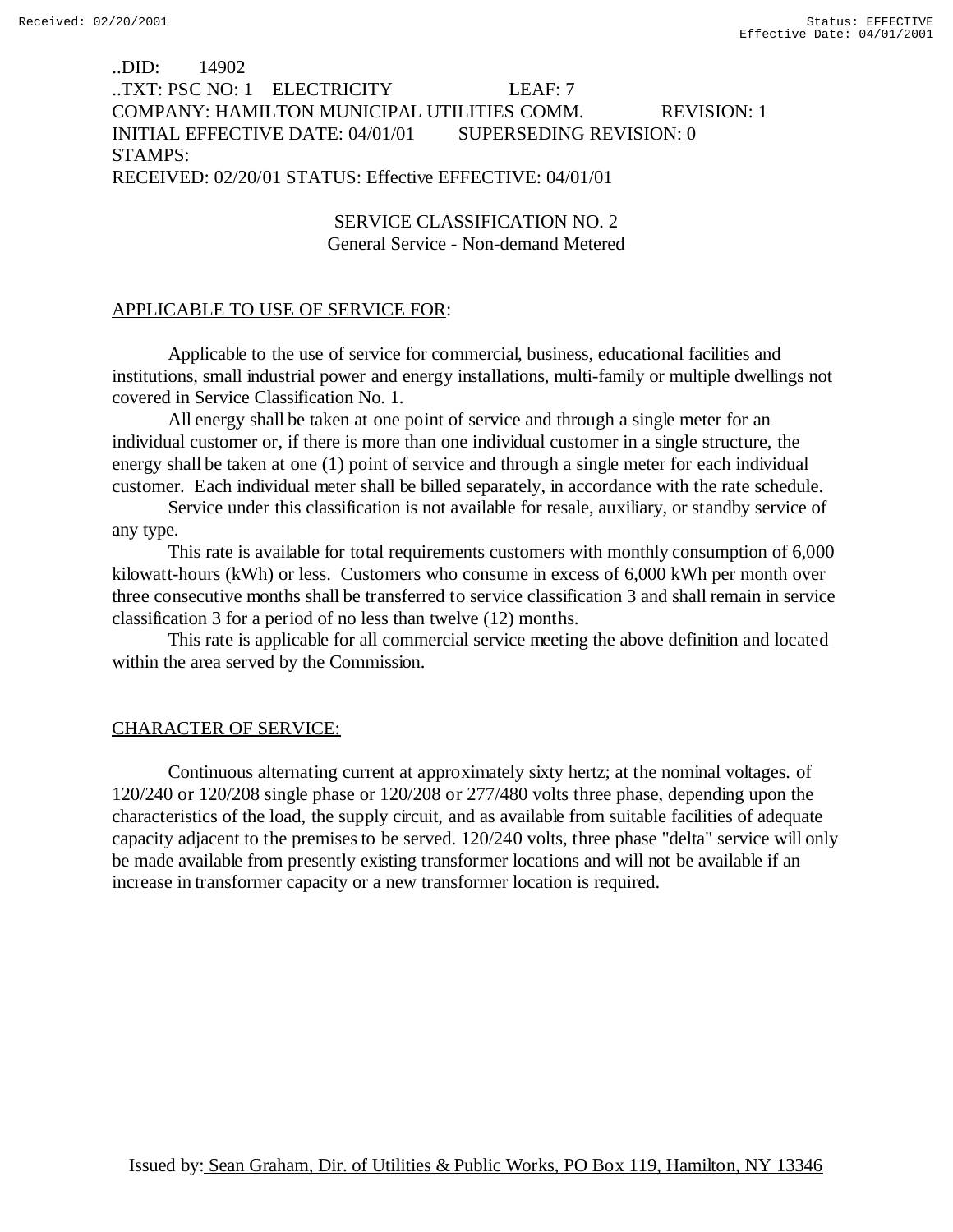# PSC NO: 1 ELECTRICITY LEAF: 8 COMPANY: HAMILTON MUNICIPAL UTILITIES COMMISSION REVISION: 7 INITIAL EFFECTIVE DATE: 10/1/2019 SUPERSEDING REVISION: 5

Issued in compliance with Commission Order issued September 20, 2019 in Case 18-E-0722

#### SERVICE CLASSIFICATION NO. 2 (CONT'D) General Service - Non-demand Metered

 $R_{\rm max}$ 

## MONTHLY RATE:

|                                       | rale     |
|---------------------------------------|----------|
| Customer charge                       | \$4.07   |
| Non-Winter Rate (May through October) |          |
| Energy charge, per kWh                | \$0.0436 |
| Winter Rate (November through April)  |          |
| Energy charge, per kWh                | \$0.0552 |
|                                       |          |

## MINIMUM CHARGE:

The minimum charge is the customer charge.

## TERMS OF PAYMENT:

All bills are due when rendered. Full payment must be received on or before the date shown on the bill to avoid a late payment charge of 1.5% as provided in Rule VIII of the NYMPA generic tariff.

## TERM:

One year. Thereafter, service may be disconnected at the request of the customer by presentation of thirty (30) days notice and payment of the minimum charge for the remainder of the billing period, if any.

## FACTOR OF ADJUSTMENT:

The factor of adjustment pursuant to Rule IX.D of the NYMPA generic tariff is 1.0621.

## PURCHASED POWER ADJUSTMENT:

All kilowatt-hours sold under this service classification shall be subject to Purchased Power Adjustment Charge in accordance with Section VIII of the Village of Hamilton Tariff and consistent with Rule IX of the NYMPA generic tariff.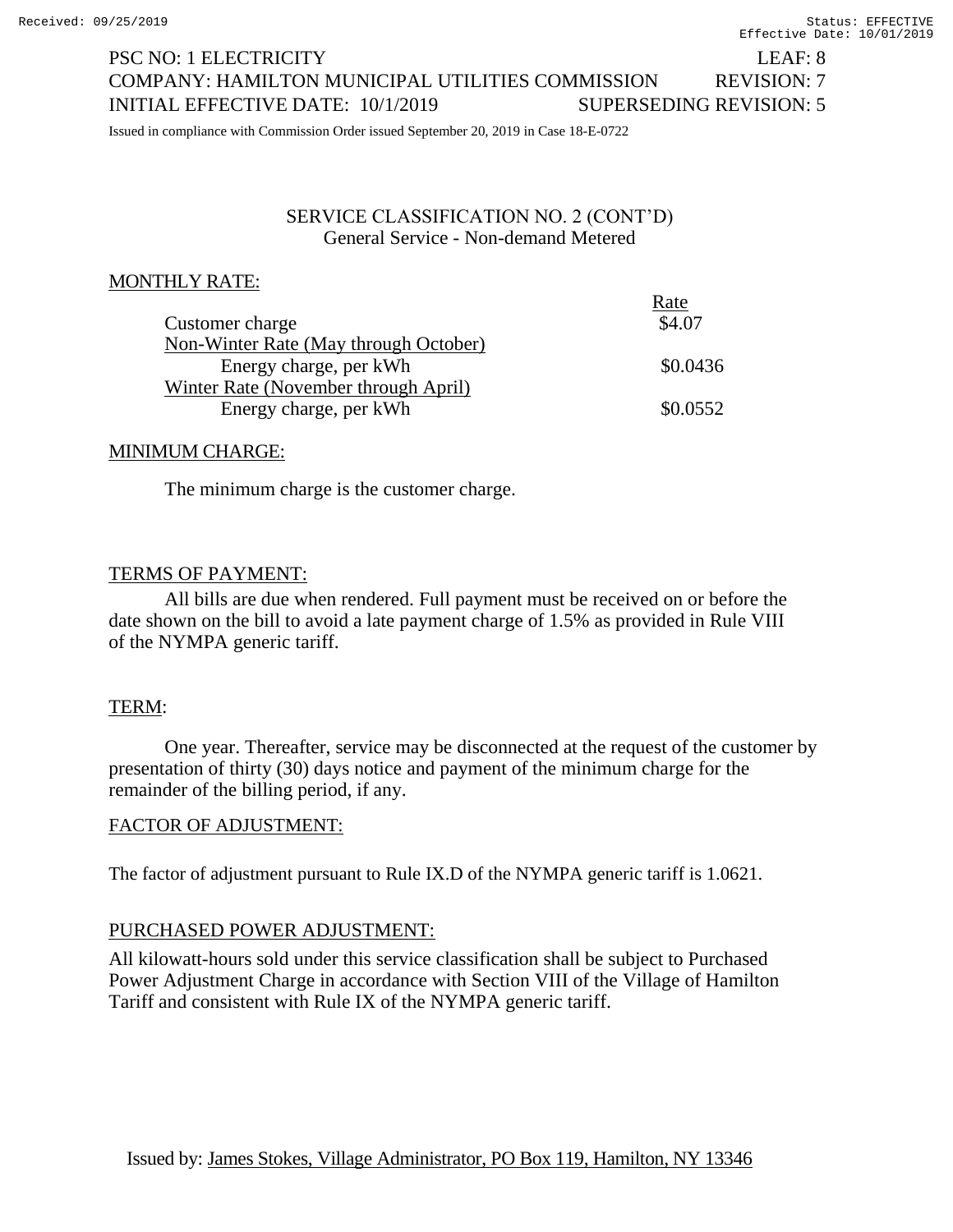..DID: 14905 ..TXT: PSC NO: 1 ELECTRICITY LEAF: 9 COMPANY: HAMILTON MUNICIPAL UTILITIES COMM. REVISION: 1 INITIAL EFFECTIVE DATE: 04/01/01 SUPERSEDING REVISION: 0 STAMPS: RECEIVED: 02/20/01 STATUS: Effective EFFECTIVE: 04/01/01

This page intentionally left blank.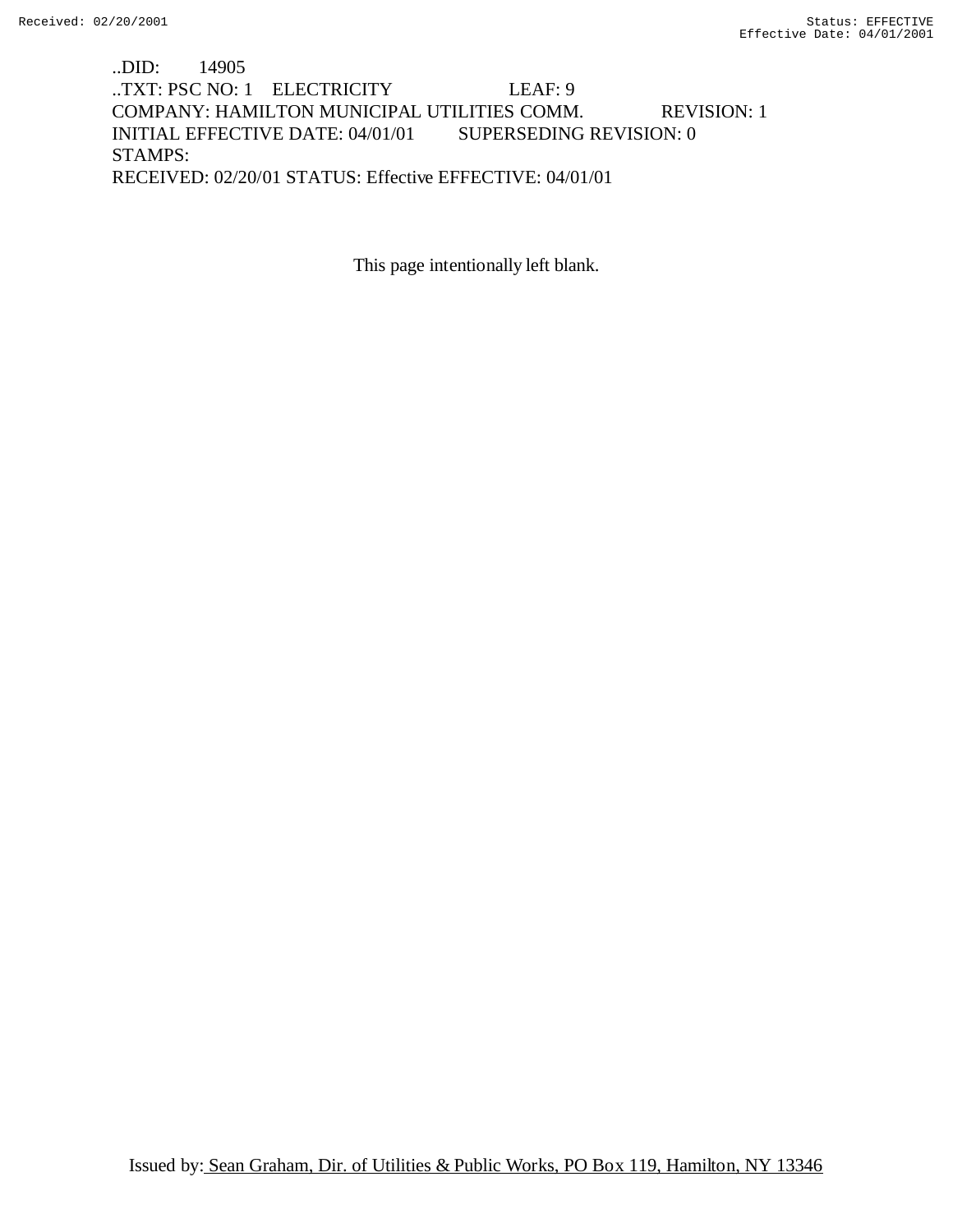PSC NO: 1 ELECTRICITY LEAF: 10 COMPANY: HAMILTON MUNICIPAL UTILITIES COMMISSION REVISION: 7 INITIAL EFFECTIVE DATE: 10/1/2019 SUPERSEDING REVISION: 5 Effective Date: 10/01/2019

Issued in compliance with Commission Order issued September 20, 2019 in Case 18-E-0722

## SERVICE CLASSIFICATION NO. 3 General Service - Demand Metered

# APPLICABLE TO USE OF SERVICE FOR:

Applicable to the use of service by large commercial, institutional, and industrial customers located within the area served by the Commission for, but not limited to, power and lighting. This rate is available for total requirements customers who, for any three consecutive months, have a monthly consumption in excess of 6,000 kilowatt-hours (kWh) and demand in excess of 10 kilowatts (kW). This rate is also available for those customers who require demand metering to be installed on their premises.

All energy shall be taken at one point of service and through a single meter for an individual customer or, if there is more than one individual customer in a single structure, the energy shall be taken at one (1) point of service and through a single meter for each individual customer. Each individual meter shall be billed separately in accordance with the rate schedule.

Service under this classification is not available for resale, auxiliary, or standby service of any type.

# CHARACTER OF SERVICE:

Continuous alternating current at approximately sixty hertz; at the nominal voltages of 120/240 or 120/208 single-phase or 120/208 or 277/480 volts three phase, depending upon the characteristics of the load, the supply circuit, and as available from suitable facilities of adequate capacity adjacent to the premises to be served. 120/240 volts, three phase "delta" service will only be made available from presently existing transformer locations and will not be available if transformer capacity or a new transformer location is required.

## MONTHLY RATE:

|                                           | Rate     |
|-------------------------------------------|----------|
| Demand charge, per kW                     | \$4.21   |
| Energy charge, per kWh                    | \$0.0237 |
| Reactive charge (as applicable), per RKVA | \$0.0349 |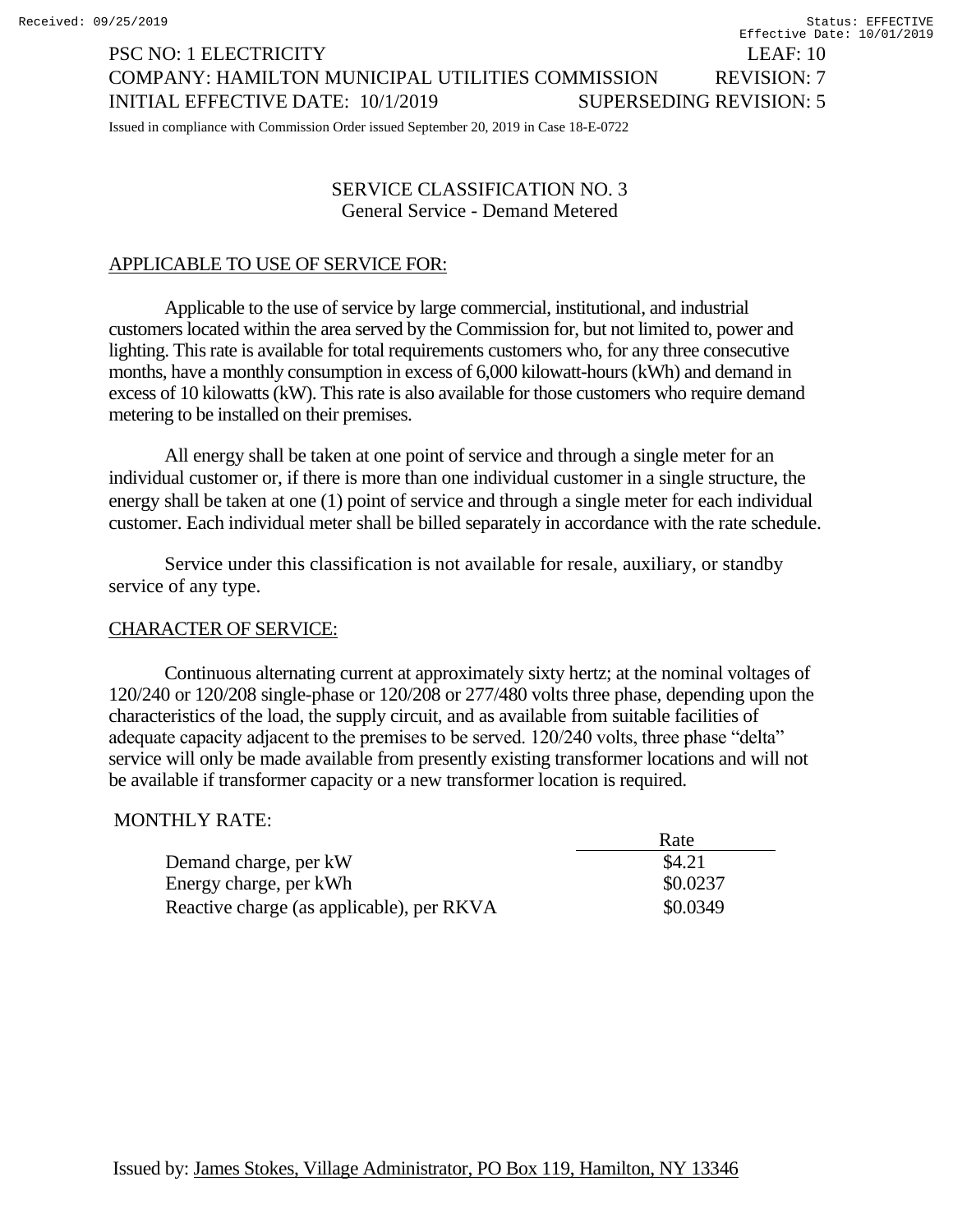INITIAL EFFECTIVE DATE: 10/1/2019 SUPERSEDING REVISION: 2 Issued in compliance with Commission Order issued September 20, 2019 in Case 18-E-0722

## FACTOR OF ADJUSTMENT:

The factor of adjustment pursuant to Rule IX.D of the NYMPA generic tariff is 1.062106.

COMPANY: HAMILTON MUNICIPAL UTILITIES COMMISSION REVISION: 4

## PURCHASED POWER ADJUSTMENT:

All kilowatt-hours sold under this service classification shall be subject to Purchased Power Adjustment Charge in accordance with Section VIII of the Village of Hamilton Tariff and consistent with Rule IX of the NYMPA generic tariff.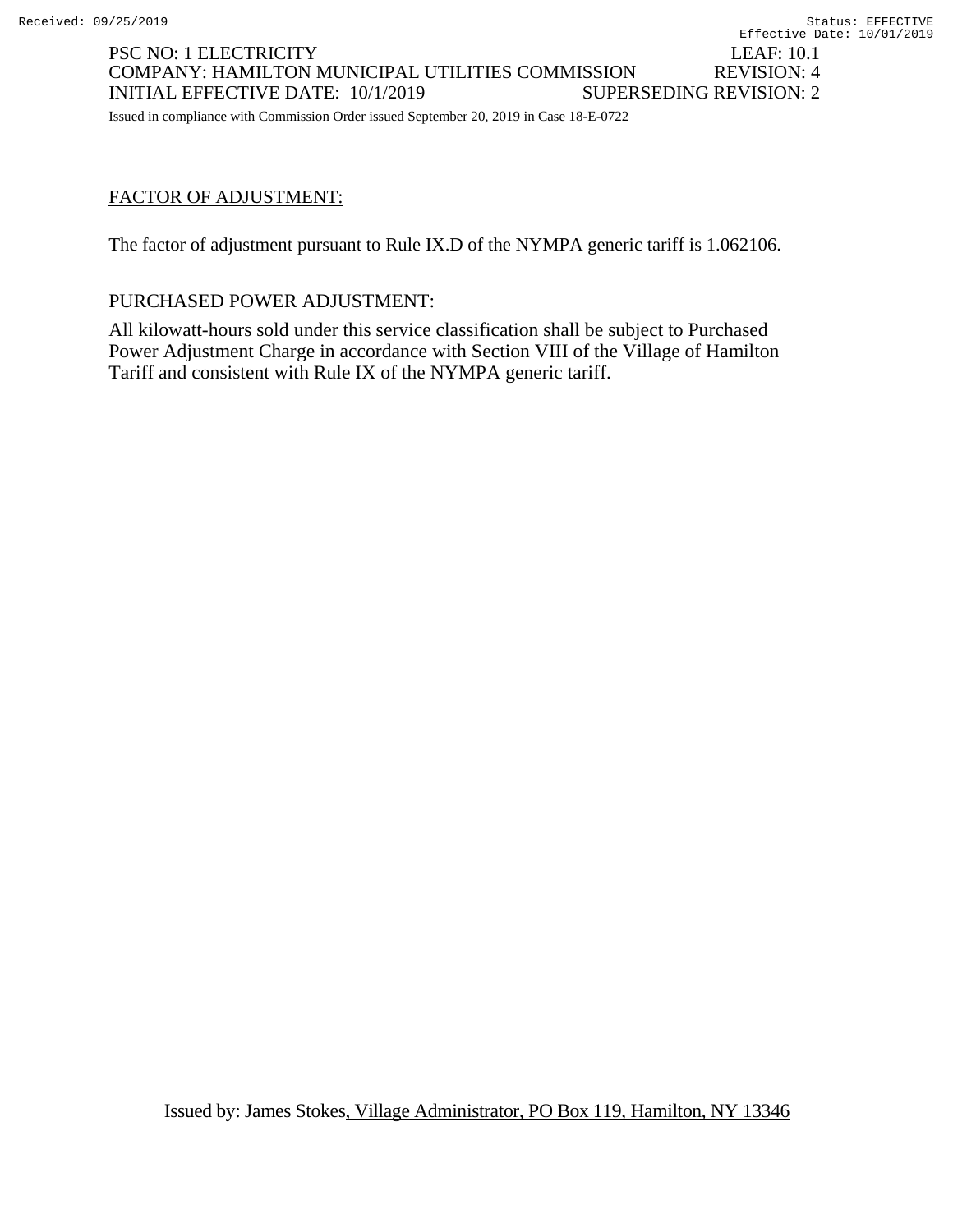# PSC NO: 1 ELECTRICITY LEAF: 11 COMPANY: HAMILTON MUNICIPAL UTILITIES COMMISSION REVISION: 5 INITIAL EFFECTIVE DATE: 10/1/2019 SUPERSEDING REVISION: 3

Issued in compliance with Commission Order issued September 20, 2019 in Case 18-E-0722

# SERVICE CLASSIFICATION 3 (CONT'D) General Service - Demand Metered

# DETERMINATION OF DEMAND:

The demand used for billing shall be taken as the greater of:

- A. The design demand agreed to, or
- B. The greatest kW integrated demand metered over a fifteen (15) minute period measured during the billing period, or
- C. Three-quarters (3/4) of the highest kW demand occurring during any of the preceding eleven (11) months.

# TERMS OF PAYMENT:

All bills are due when rendered. Full payment must be received on or before the date shown on the bill to avoid a late payment charge of 1.5% as provided in Rule VIII of the NYMPA generic tariff.

## TERM:

One year. Thereafter, service may be disconnected at the request of the customer by presentation of thirty (30) days notice and payment of the minimum charge for the remainder of the billing period, if any.

After the term of one year within this service classification, a customer may be moved into Service Classification No. 2 if both the customer's energy consumption and demand fall below 6,000 kWh per month and 10 kW respectively for any three consecutive months.

## FACTOR OF ADJUSTMENT:

The factor of adjustment pursuant to Rule IX.D of the NYMPA generic tariff is 1.062106.

## PURCHASED POWER ADJUSTMENT:

All kilowatt-hours sold under this service classification shall be subject to Purchased Power Adjustment Charge in accordance with Section VIII of the Village of Hamilton Tariff and consistent with Rule IX of the NYMPA generic tariff.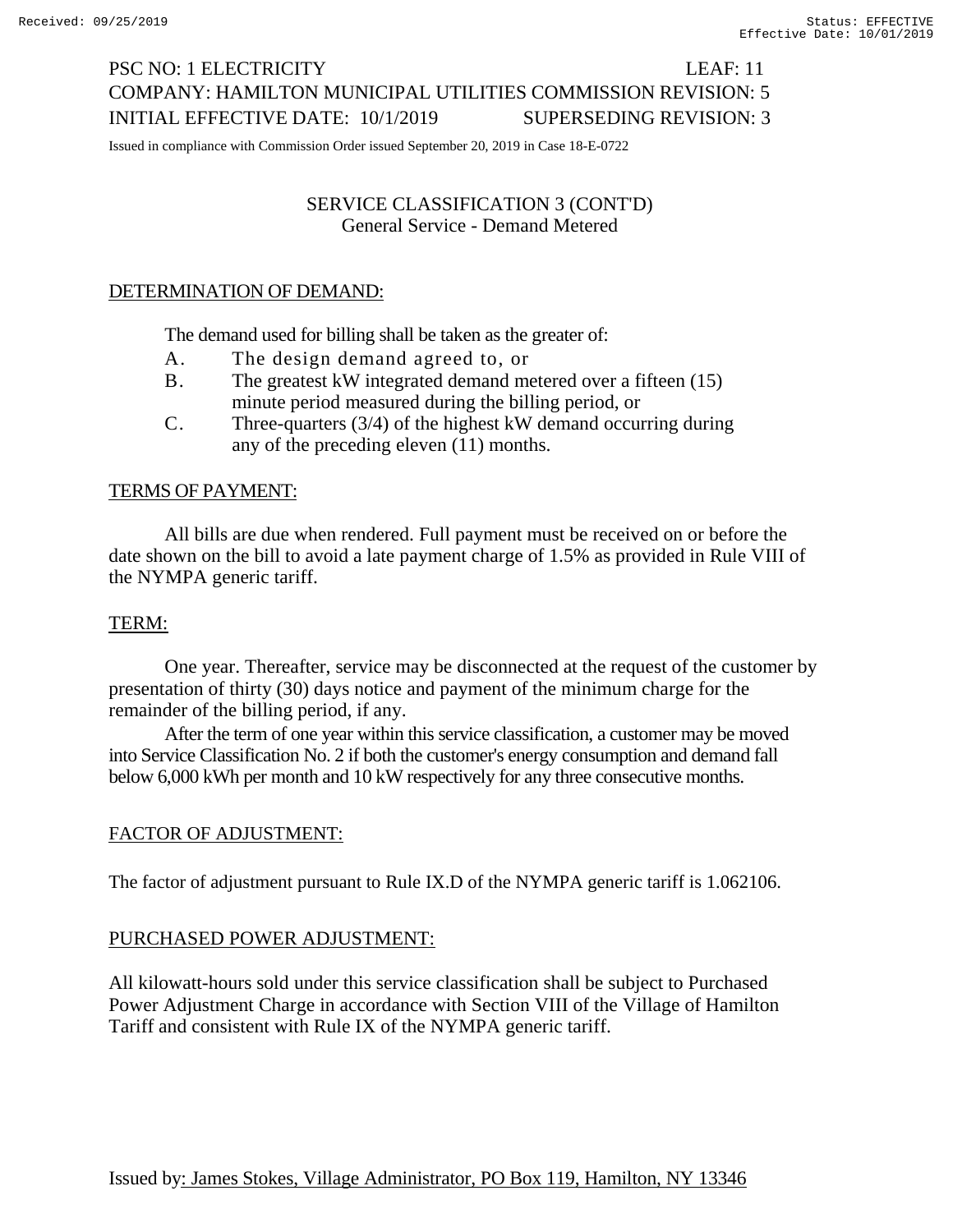## ..DID: 14907 ..TXT: PSC NO: 1 ELECTRICITY LEAF: 12 COMPANY: HAMILTON MUNICIPAL UTILITIES COMM. REVISION: 1 INITIAL EFFECTIVE DATE: 04/01/01 SUPERSEDING REVISION: 0 STAMPS: RECEIVED: 02/20/01 STATUS: Effective EFFECTIVE: 04/01/01

This page intentionally left blank.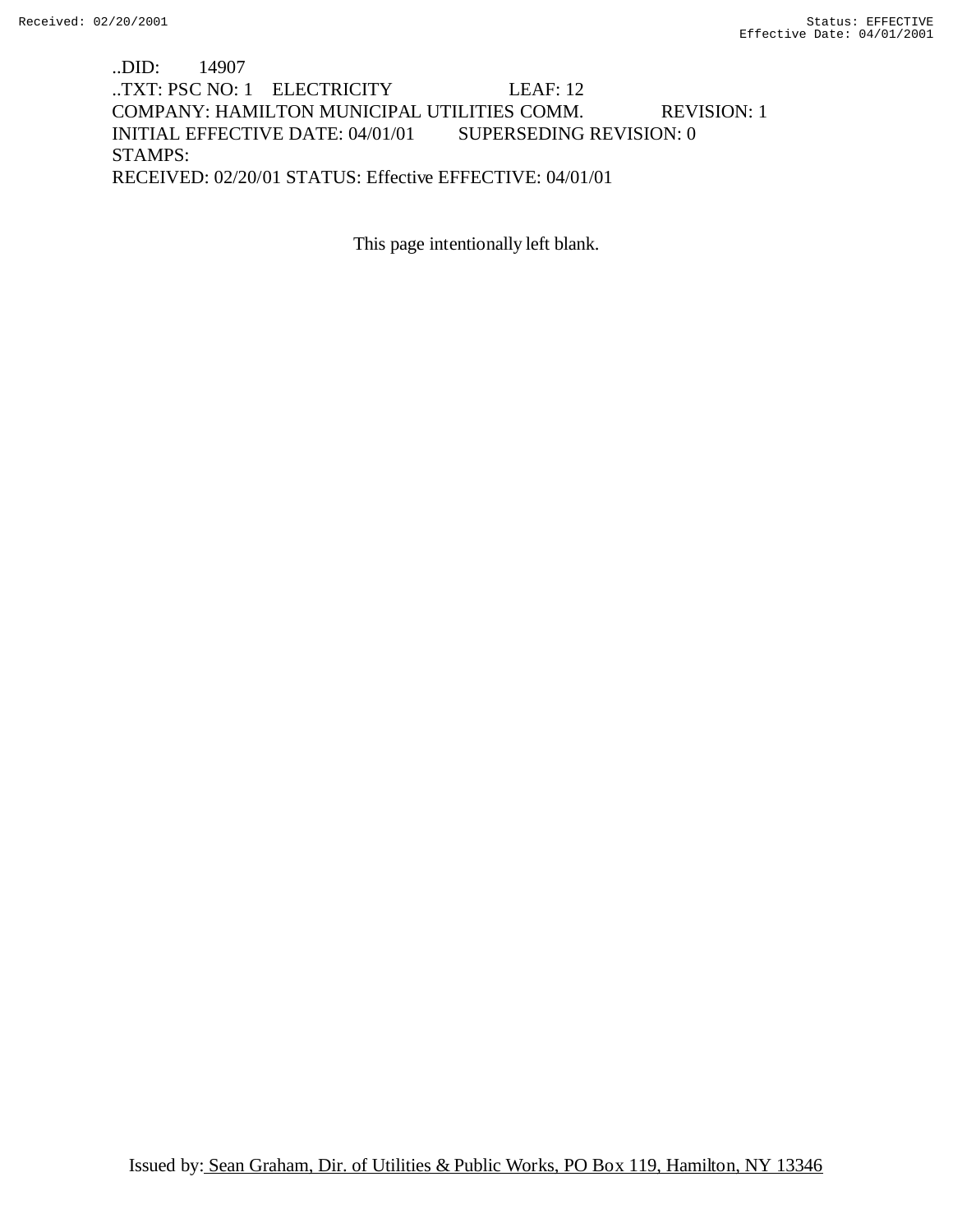# PSC NO: 1 ELECTRICITY LEAF: 13 COMPANY: HAMILTON MUNICIPAL UTILITIES COMMISSION REVISION: 7 INITIAL EFFECTIVE DATE: 10/1/2019 SUPERSEDING REVISION: 5

Issued in compliance with Commission Order issued September 20, 2019 in Case 18-E-0722

## SERVICE CLASSIFICATION NO. 4 Private Outdoor Lighting

#### APPLICABLE TO USE OF SERVICE FOR:

Applicable to the use of service for lighting driveways and private roadways, protection of property from prowlers, lighting entrance, and parking areas. The utility may meter one service and impute this measured service to the other services of the same size and character. In that event, monthly charges are assessed by multiplying the usage of one metered fixture by the total number of fixtures.

 $D_{\text{max}}$ 

#### CHARACTER OF SERVICE:

Metered service at approximately sixty hertz alternating current and approximately 120/240 volts.

#### MONTHLY RATE:

| Facilities Charge, per unit:             | <b>Rate</b> |  |
|------------------------------------------|-------------|--|
| 175 watt mercury vapor unit, or          |             |  |
| 100 watt high pressure sodium vapor unit | \$7.56      |  |
| 400 watt mercury vapor unit, or          |             |  |
| 200 watt high pressure sodium vapor unit | \$13.06     |  |
| 1,000 watt mercury vapor unit, or        |             |  |
| 400 watt high pressure sodium vapor unit | \$17.46     |  |
| Customer Charge, per lamp                | \$9.52      |  |
| Energy Charge, per kWh                   |             |  |
|                                          |             |  |

Issued by: James Stokes, Village Administrator, PO Box 119, Hamilton, NY 13346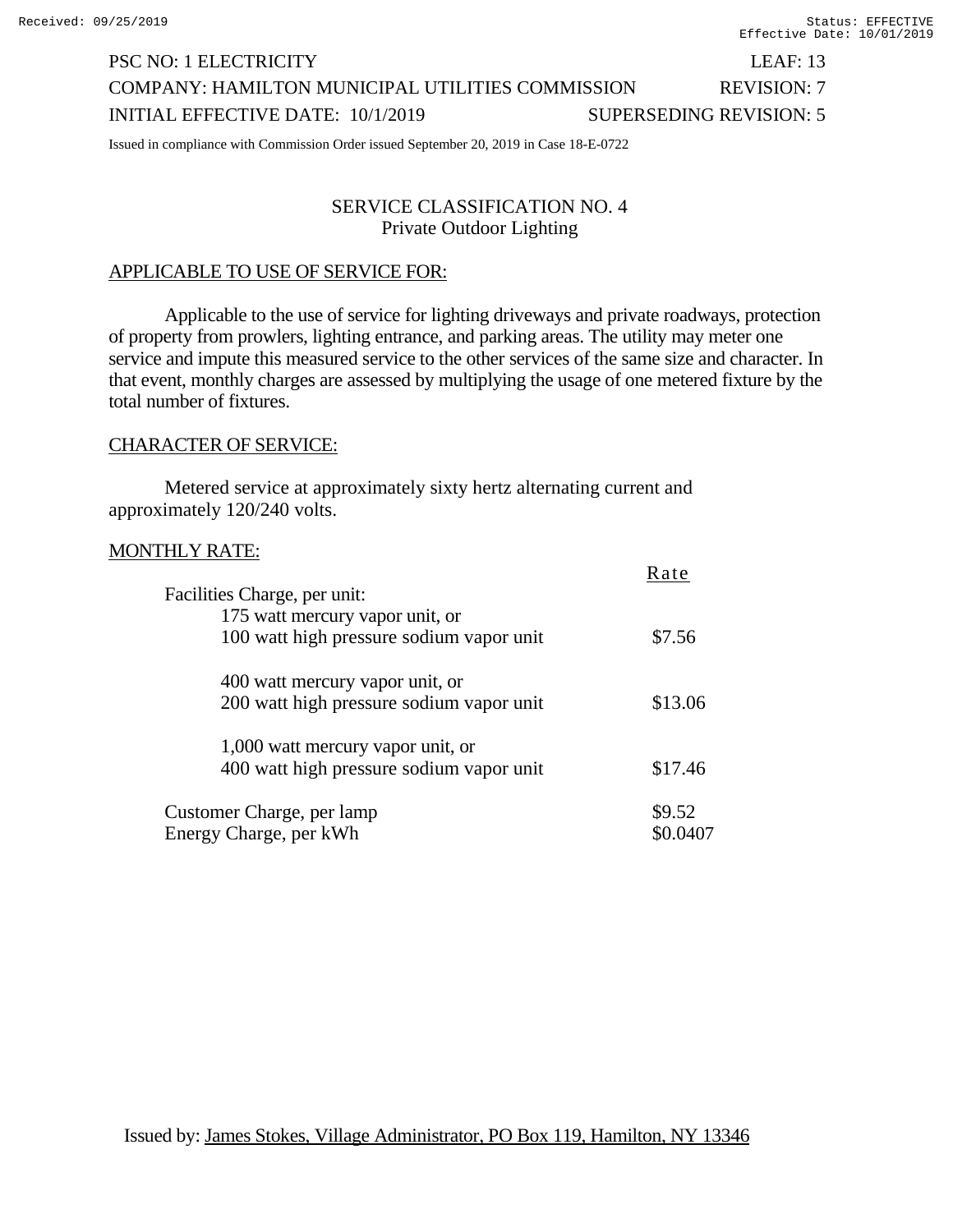COMPANY: HAMILTON MUNICIPAL UTILITIES COMMISSION REVISION: 4

## INITIAL EFFECTIVE DATE: 10/1/2019 SUPERSEDING REVISION: 2

Issued in compliance with Commission Order issued September 20, 2019 in Case 18-E-0722

## SERVICE CLASSIFICATION NO. 4 (CONT'D) Private Outdoor Lighting

## FACTOR OF ADJUSTMENT:

PSC NO: 1 ELECTRICITY

The factor of adjustment pursuant to Rule IX.D of the NYMPA generic tariff is 1.062106.

#### PURCHASED POWER ADJUSTMENT:

All kilowatt-hours sold under this service classification shall be subject to Purchased Power Adjustment Charge in accordance with Section VIII of the Village of Hamilton Tariff and consistent with Rule IX of the NYMPA generic tariff.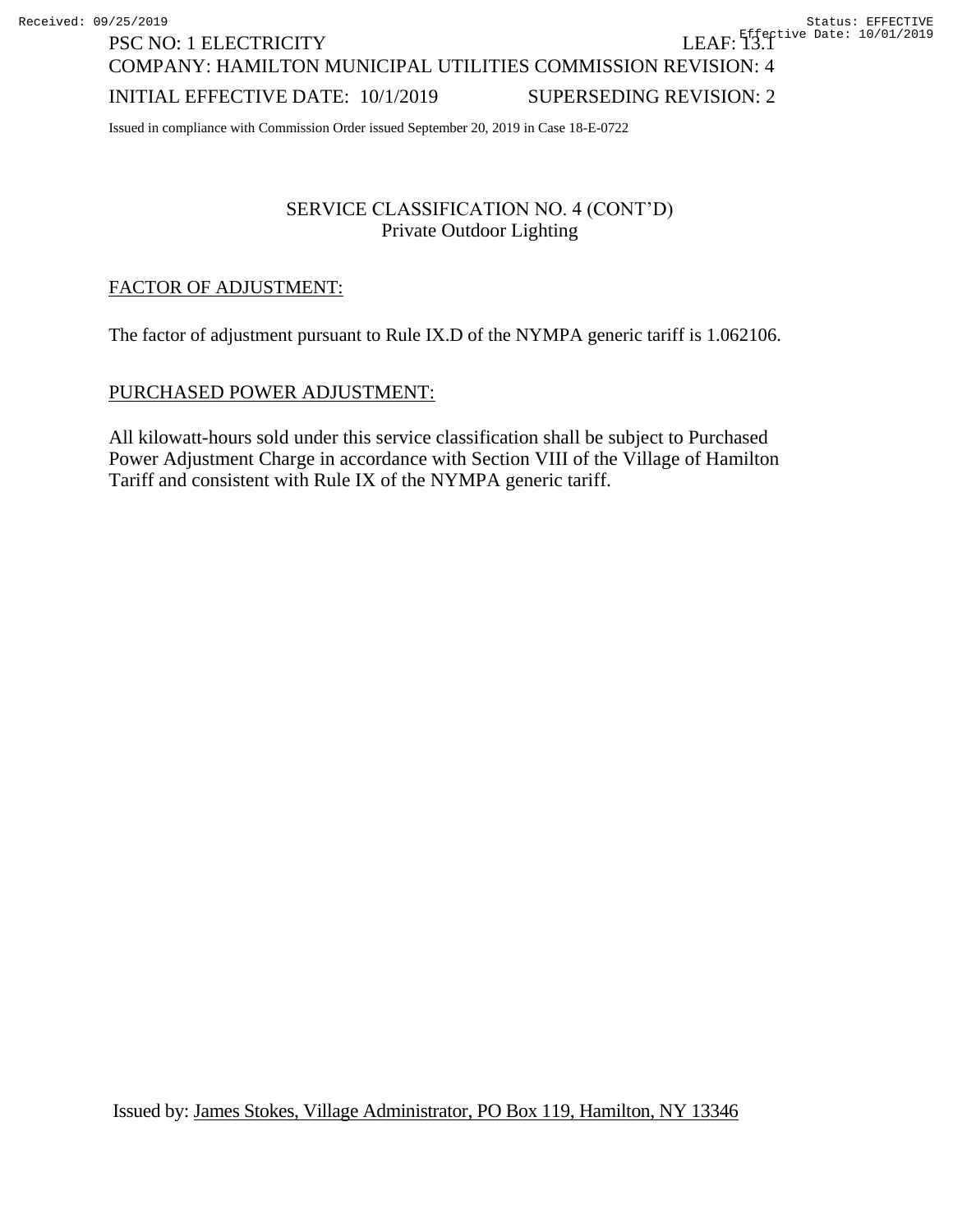# PSC NO: 1 ELECTRICITY LEAF: 14 COMPANY: HAMILTON MUNICIPAL UTILITIES COMMISSION REVISION: 5 INITIAL EFFECTIVE DATE: 10/1/2019 SUPERSEDING REVISION: 3

Issued in compliance with Commission Order issued September 20, 2019 in Case 18-E-0722

## SERVICE CLASSIFICATION NO. 4 (CONT'D) Private Outdoor Lighting

## MINIMUM CHARGE:

The minimum charge is the customer charge.

## TERMS OF PAYMENT:

All bills are due when rendered. Full payment must be received on or before the date shown on the bill to avoid a late payment charge of 1.5% as provided in Rule VIII of the NYMPA generic tariff.

#### TERM:

One year (12 months) commencing at the date of installation, and thereafter, from year to year until canceled at the request of the customer by presentation of thirty (30) days' notice.

#### FACTOR OF ADJUSTMENT:

The factor of adjustment pursuant to Rule IX.D of the NYMPA generic tariff is 1.062106.

#### PURCHASED POWER ADJUSTMENT:

All kilowatt-hours sold under this service classification shall be subject to Purchased Power Adjustment Charge in accordance with Section VIII of the Village of Hamilton Tariff and consistent with Rule IX of the NYMPA generic tariff.

Issued by: James Stokes, Village Administrator, PO Box 119, Hamilton, NY 13346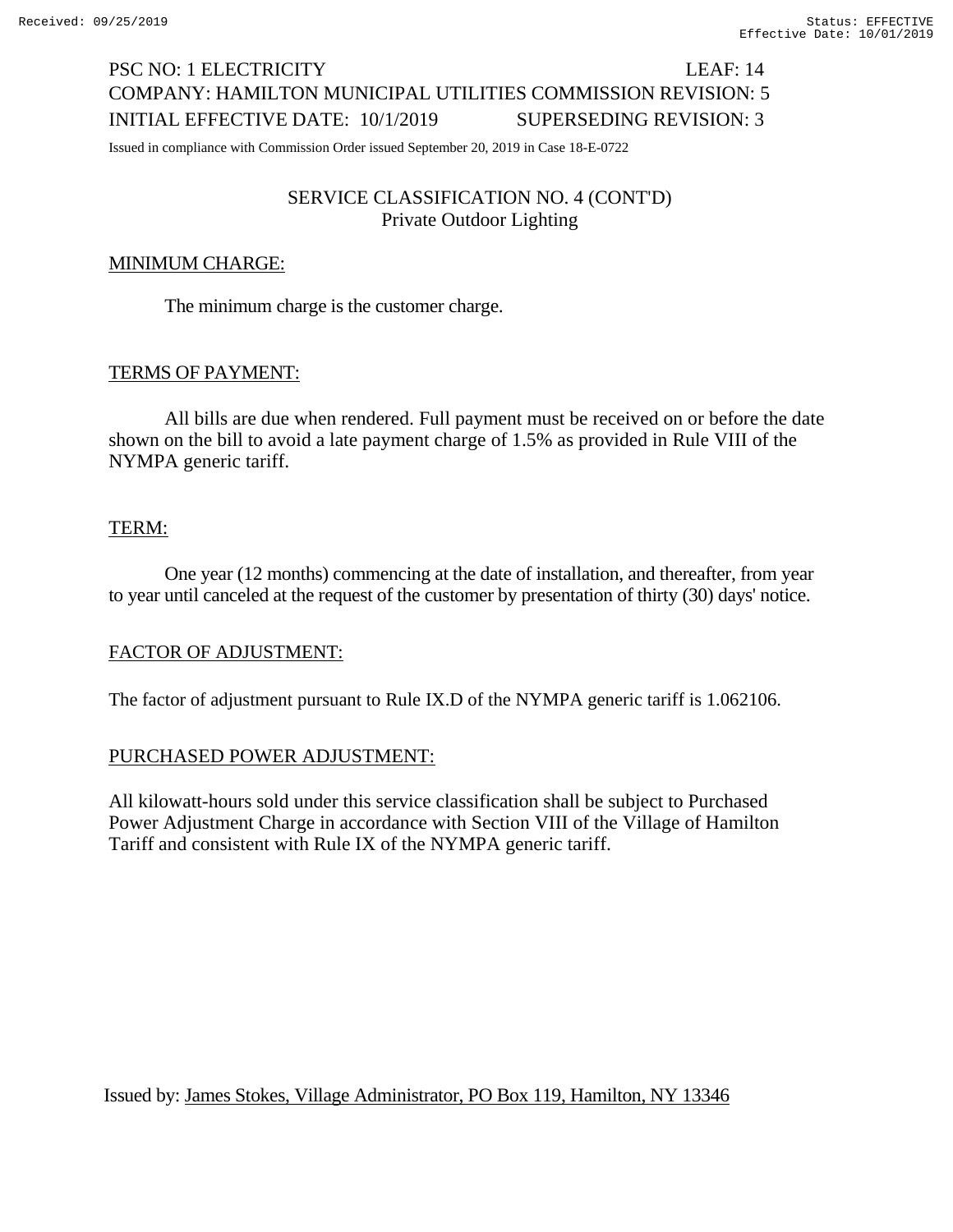## ..DID: 14910 ..TXT: PSC NO: 1 ELECTRICITY LEAF: 15 COMPANY: HAMILTON MUNICIPAL UTILITIES COMM. REVISION: 1 INITIAL EFFECTIVE DATE: 04/01/01 SUPERSEDING REVISION: 0 STAMPS: RECEIVED: 02/20/01 STATUS: Effective EFFECTIVE: 04/01/01 SERVICE CLASSIFICATION NO. 4 (CONT'D)

# Private Outdoor Lighting

#### SPECIAL PROVISIONS:

- A. The Commission shall furnish, install, own, operate, and maintain an enclosed photoelectrically controlled luminaires complete with a bracket of not less than thirty (30) inches in length, ballast, and lamp at the wattage designated under the desired rate charge. The Commission shall also provide a cable service span of one hundred (100) feet which shall be connected on the line side of the customer's meter. Where the service span exceeds one hundred feet, the customer shall pay for the additional cable used.
- B. The lighting unit shall be installed only upon private property owned or leased by the customer. The customer shall furnish the necessary pole or other support, except as hereinafter provided. The Commission reserves the right to require a mounting height which will provide proper light distribution from the unit. Where a pole is appropriately located on the premises, the Commission will waive the requirement that the support be furnished by customer and shall install the unit on its own pole.
- C. Upon request of the customer, the Commission will change the location of the lighting unit, providing that a proper support is furnished and the customer agrees to pay the Commission for the cost incurred in making the change.
- D. Lighting service will be provided every night and all night during the period covering approximately the hours between thirty (30) minutes after sunset and thirty (30) minutes before sunrise, aggregating about 4,200 hours per year, unless prevented by accidents or other causes beyond the control of the Commission.
- E. The customer shall notify the Commission whenever the lamp shall become extinguished or out of service for any reason and the Commission shall replace the lamp and/or make the necessary repairs with reasonable promptness.
- F. This agreement is subject to cancellation in the event that maintenance or lamp replacement becomes excessive due to vandalism or other causes.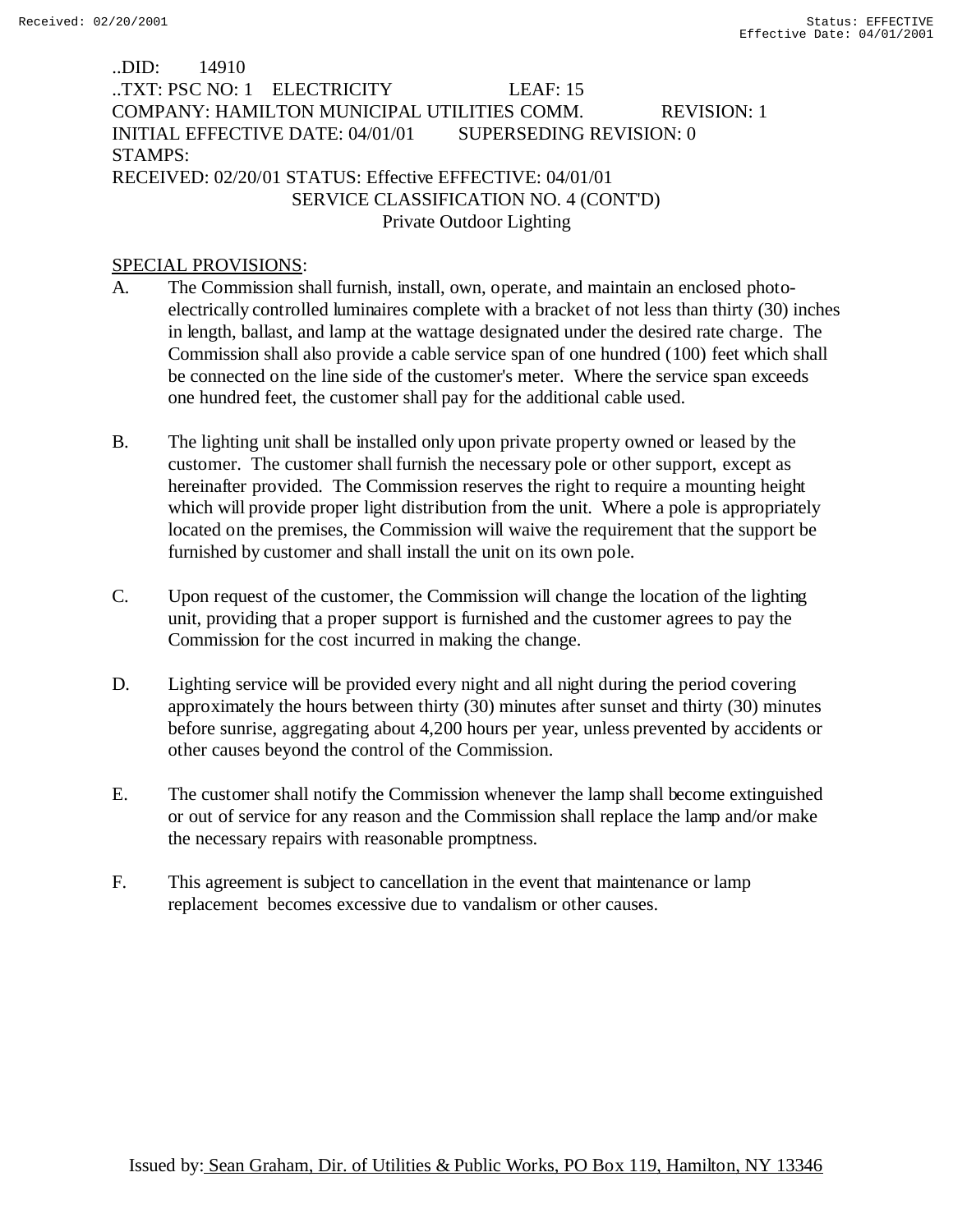..DID: 14911 ..TXT: PSC NO: 1 ELECTRICITY LEAF: 16 COMPANY: HAMILTON MUNICIPAL UTILITIES COMM. REVISION: 1 INITIAL EFFECTIVE DATE: 04/01/01 SUPERSEDING REVISION: 0 STAMPS: RECEIVED: 02/20/01 STATUS: Effective EFFECTIVE: 04/01/01

This page intentionally left blank.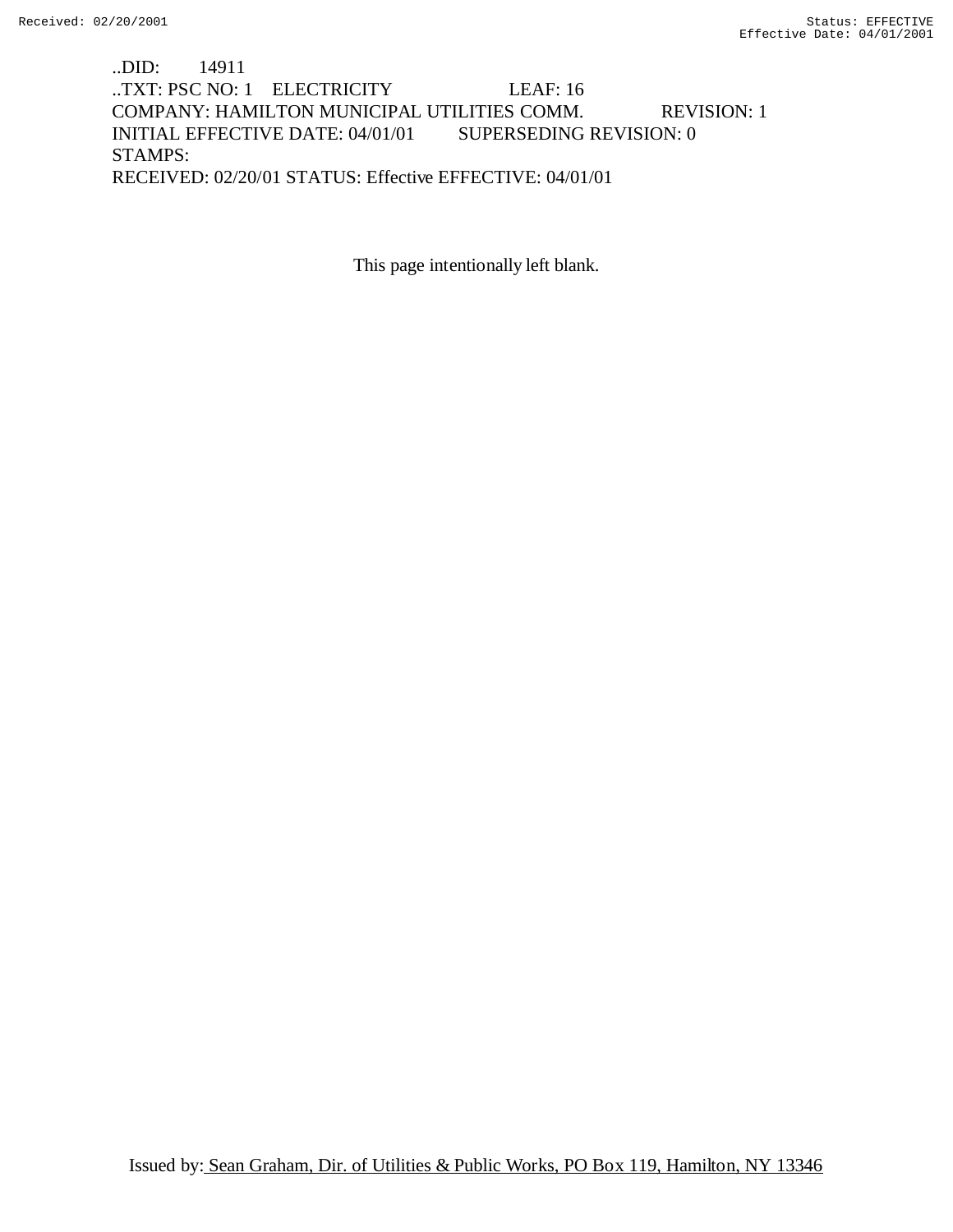# PSC NO: 1 ELECTRICITY LEAF: 17 COMPANY: HAMILTON MUNICIPAL UTILITIES COMMISSION REVISION: 7 INITIAL EFFECTIVE DATE: 10/1/2019 SUPERSEDING REVISION: 5

Issued in compliance with Commission Order issued September 20, 2019 in Case 18-E-0722

## SERVICE CLASSIFICATION NO. 5 Street Lighting

# APPLICABLE TO USE OF SERVICE FOR:

Applicable to the use of service for public roadways and parking areas. The utility may meter one service and impute this measured service to the other services of the same size and character. In that event, monthly charges are assessed by multiplying the usage of one metered fixture by the total number of fixtures.

## CHARACTER OF SERVICE:

Metered service at approximately sixty hertz alternating current at approximately 120/240 volts.

# MONTHLY RATE:

Facilities Charge, per lamp \$12.94 Energy Charge, per kWh  $$0.0407$ 

Rate

## MINIMUM CHARGE:

None.

#### TERMS OF PAYMENT:

All bills are due when rendered. Full payment must be received on or before the date shown on the bill to avoid a late payment charge of 1.5% as provided in Rule VIII of the NYMPA generic tariff.

## FACTOR OF ADJUSTMENT:

The factor of adjustment pursuant to Rule IX.D of the NYMPA generic tariff is 1.062106.

Issued by: James Stokes, Village Administrator, PO Box 119, Hamilton, NY 13346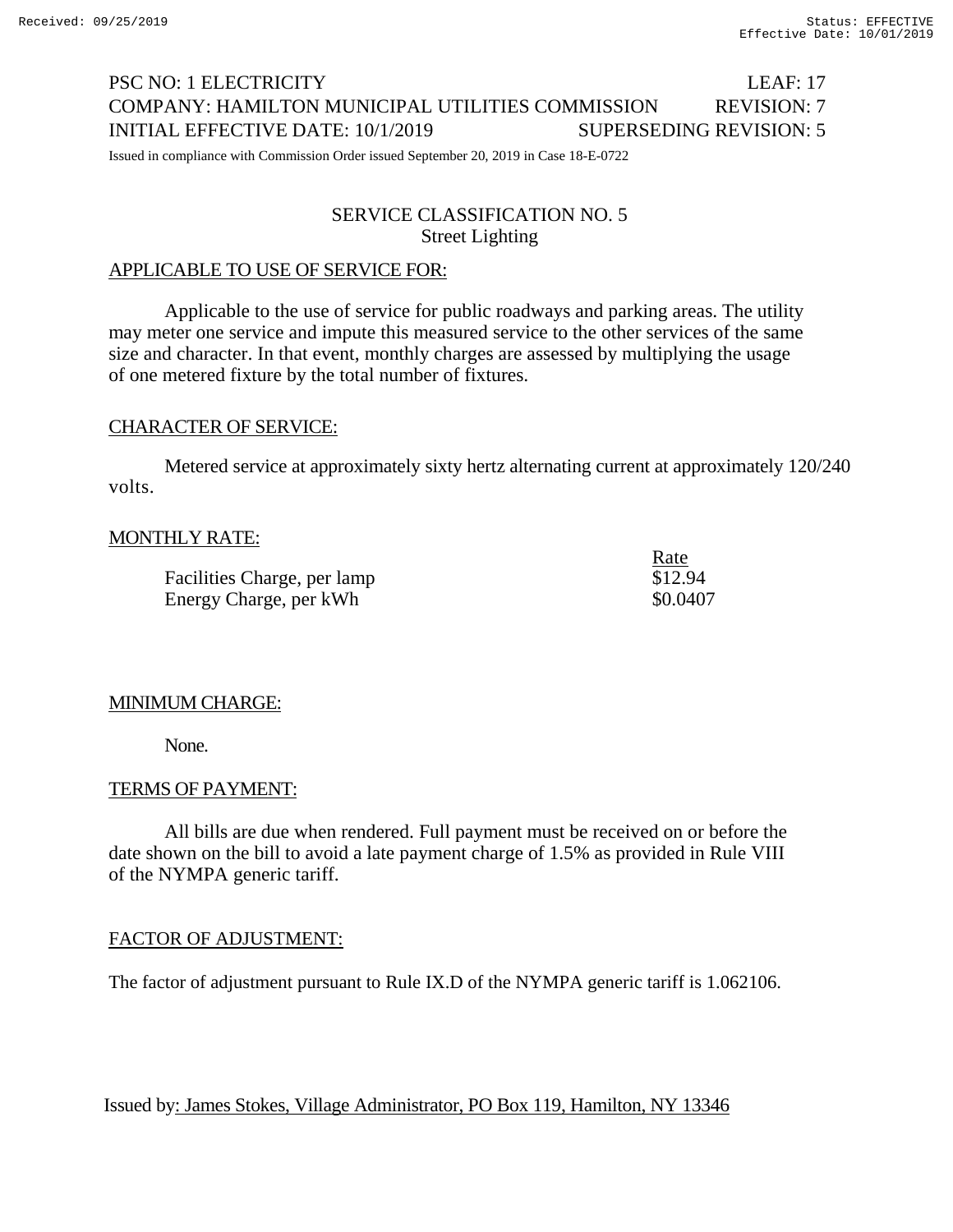# PSC NO: 1 ELECTRICITY LEAF: 17.1 COMPANY: HAMILTON MUNICIPAL UTILITIES COMMISSION REVISION: 2 INITIAL EFFECTIVE DATE: 2/01/2013 SUPERSEDING REVISION: 1

## SERVICE CLASSIFICATION NO. 5 (CONT'D) Street Lighting

## PURCHASED POWER ADJUSTMENT:

All kilowatt-hours sold under this service classification shall be subject to Purchased Power Adjustment Charge in accordance with Section VIII of the Village of Hamilton Tariff and consistent with Rule IX of the NYMPA generic tariff.

## TERM:

One year (12 months) commencing at the date of installation, and thereafter, from year to year until canceled at the request of the customer by presentation of thirty (30) days' notice.

#### SPECIAL PROVISIONS:

- A. The Commission shall furnish, install, own, operate, and maintain an enclosed photoelectrically controlled luminaires complete with a bracket of not less than thirty (30) inches in length, ballast, and lamp at the wattage designated under the desired rate charge. The Commission shall also provide a cable service span of one hundred (100) feet which shall be connected an the line side of the customer's meter. Where the service span exceeds one hundred feet, the customer shall pay for the additional cable used.
- B. The lighting unit shall be installed only upon private property owned or leased by the customer. The customer shall furnish the necessary pole or other support, except as hereinafter provided. The Commission reserves the right to require a mounting height which will provide proper light distribution from the unit. Where a pole is appropriately located on the premises, the Commission will waive the requirement that the support be furnished by the customer and shall install the unit on its own pole.
- C. Upon request of the customer, the Commission will change the location of the lighting unit, providing that a proper support is furnished and the customer agrees to pay the Commission for the cost incurred in making the change.
- D. Lighting service will be provided every night and all night during the period covering approximately the hours between thirty (30) minutes after sunset and thirty (30) minutes before sunrise, aggregating about 4,200 hours per year, unless prevented by accidents or other causes beyond the control of the Commission.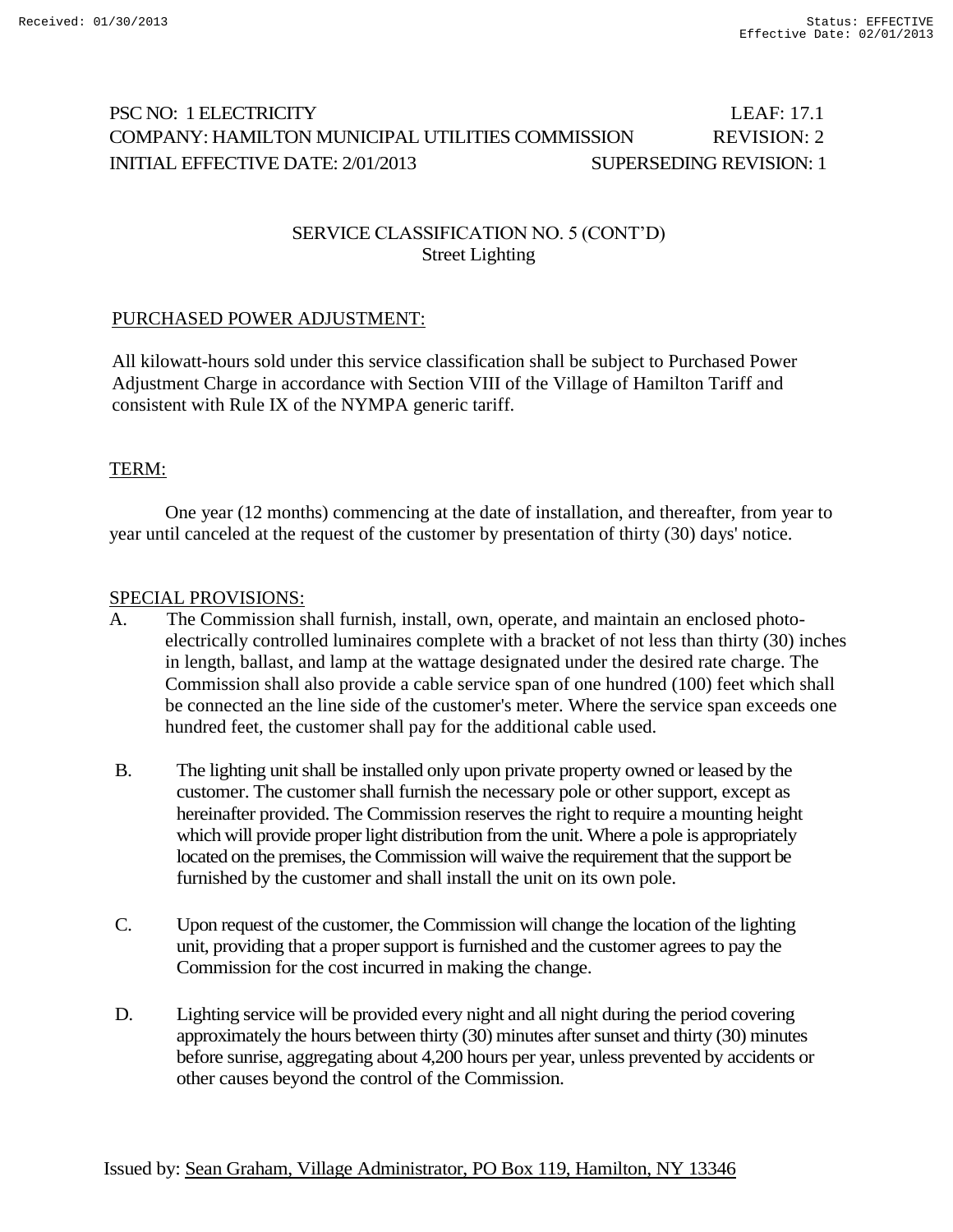# PSC NO: 1 ELECTRICITY LEAF: 18 COMPANY: HAMILTON MUNICIPAL UTILITIES COMM. REVISION: 3 INITIAL EFFECTIVE DATE: 2/01/2013 SUPERSEDING REVISION: 2

## SERVICE CLASSIFICATION NO. 5 (CONT'D) Street Lighting

- E. The customer shall notify the Commission whenever the lamp shall become extinguished or out of service for any reason and the Commission shall replace the lamp and/or make the necessary repairs with reasonable promptness.
- F. This agreement is subject to cancellation in the event that maintenance or lamp replacement becomes excessive due to vandalism or other causes.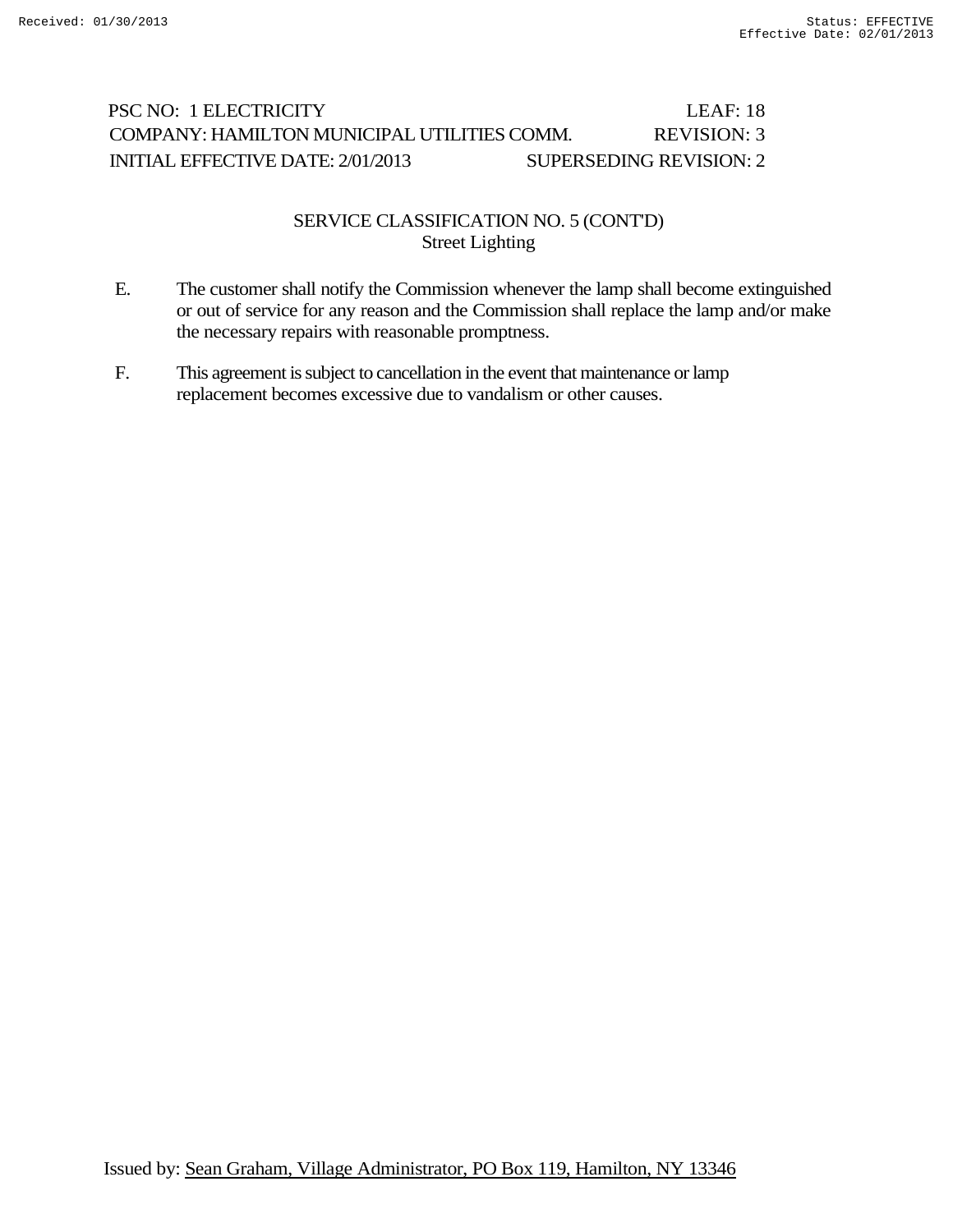# PSC NO: 1 ELECTRICITY LEAF: 19 COMPANY: HAMILTON MUNICIPAL UTILITIES COMM. REVISION: 3 INITIAL EFFECTIVE DATE: 2/01/2013 SUPERSEDING REVISION: 2

This page left blank intentionally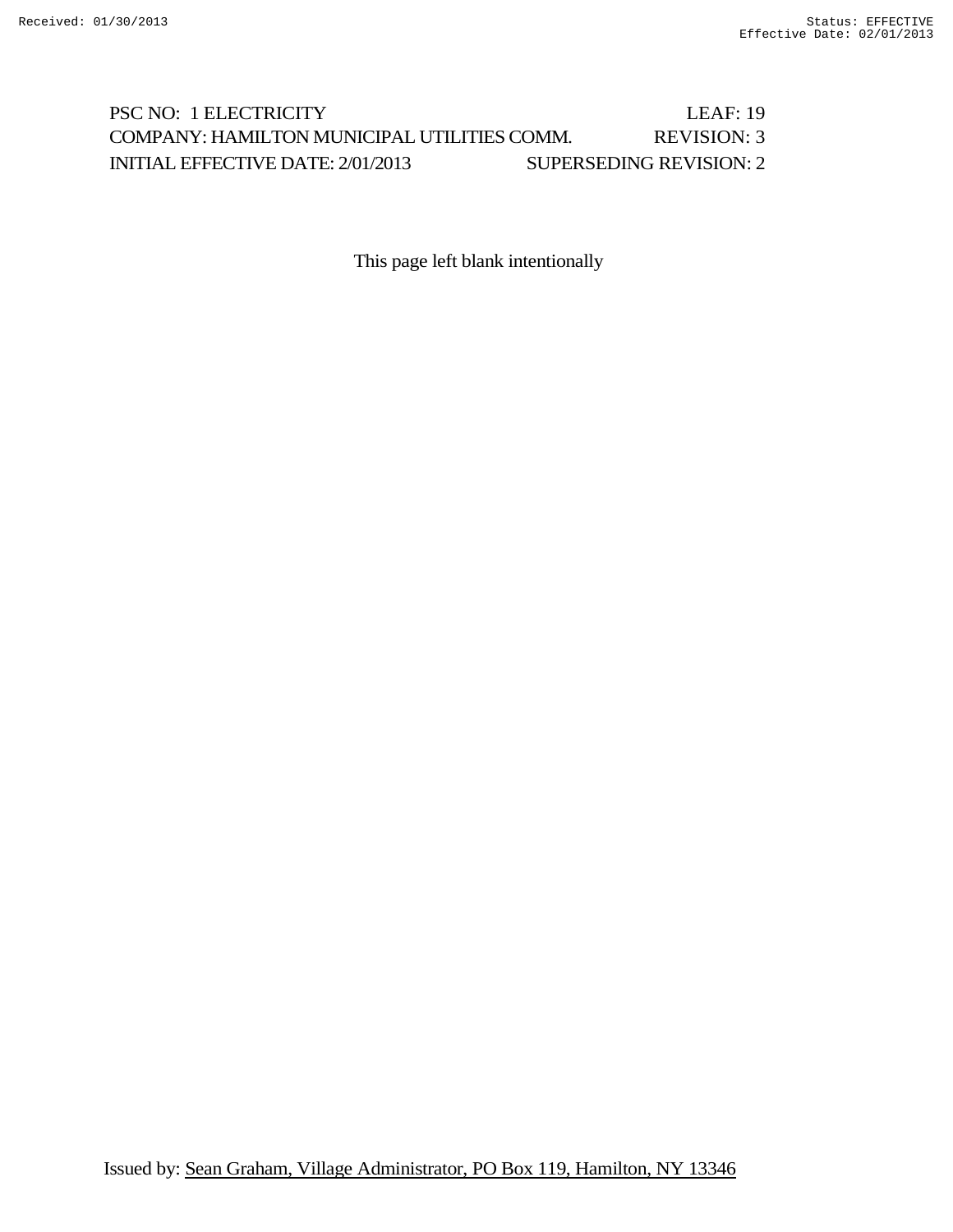## ..DID: 14897 ..TXT: PSC NO: 1 ELECTRICITY LEAF: 20 COMPANY: HAMILTON MUNICIPAL UTILITIES COMM. REVISION: 1 INITIAL EFFECTIVE DATE: 04/01/01 SUPERSEDING REVISION: 0 STAMPS: RECEIVED: 02/20/01 STATUS: Effective EFFECTIVE: 04/01/01

#### **CHARGES**

### A. RECONNECTION CHARGE:

When service has been discontinued, either by the Municipality as provided in Rule XIII of the NYMPA generic tariff or at the request of the consumer and the same consumer applies for reconnection of service at the same premises within four (4) months, there shall be a reconnection charge payable before service will be reestablished, in the amounts as follows:

\$15.00 during regular working hours of the Electric Department, Monday through Friday;

\$30.00 after the regular working hours of the Electric Department, Monday through Friday; and Saturday, Sunday, and Holidays.

## B. INSUFFICIENT FUNDS CHECK CHARGE:

Any checks received in payment for electric service which are returned to the Municipality for insufficient funds or are otherwise dishonored by the bank, shall bear a nonrecurring charge of \$10.00 for each check that has to be processed by the Municipality. If two checks have been returned by the bank, the customer who issued the dishonored checks may be required by the Municipality to render future payments by cash, money order, certified or cashier's check.

Post-dated checks shall be returned to the customer as invalid for the transaction.

Only United States currency shall be accepted for payment of accounts due the Municipality.